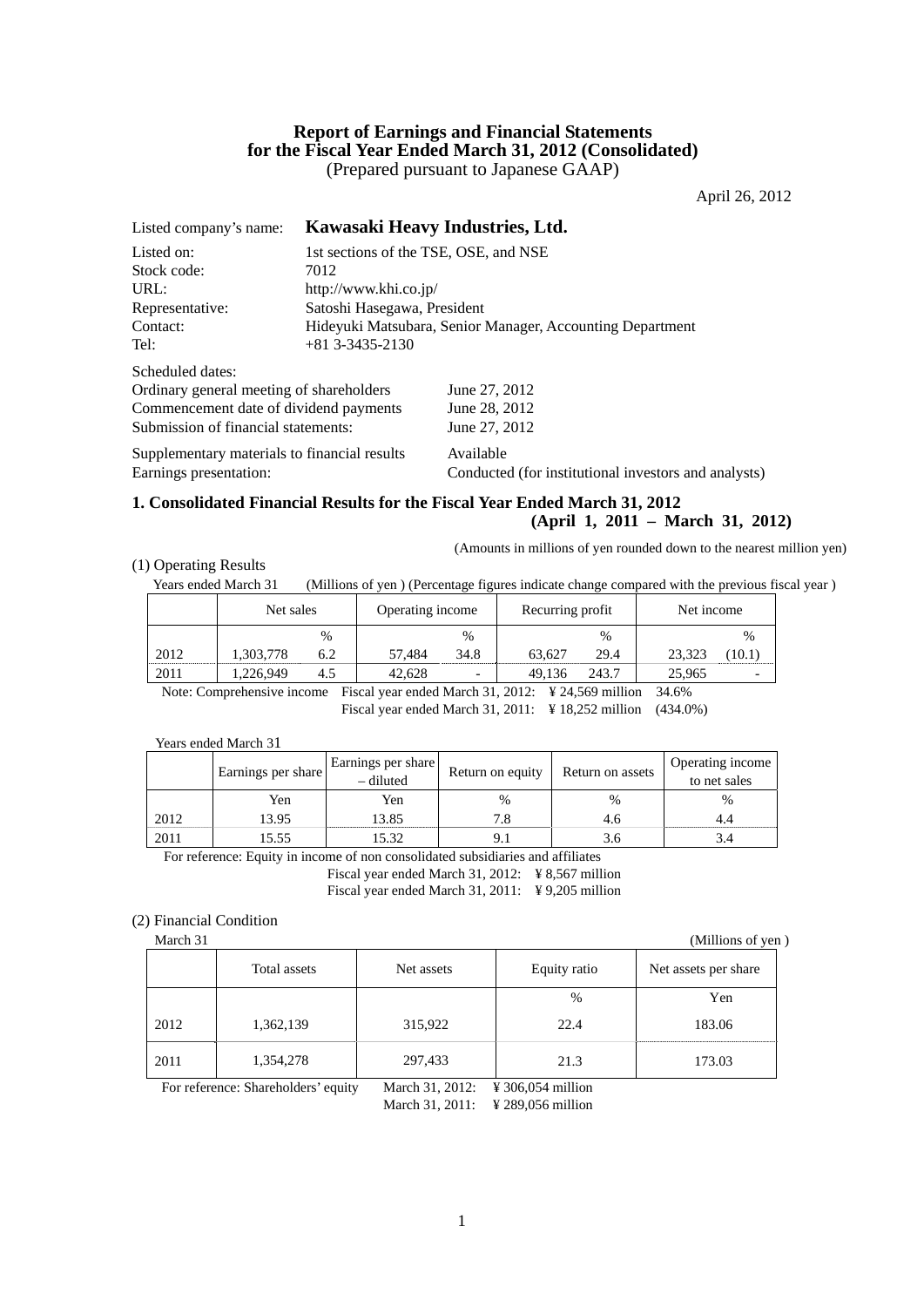## (3) Cash Flow Position

|      | Years ended March 31 |                      |                      | (Millions of yen)         |
|------|----------------------|----------------------|----------------------|---------------------------|
|      | Cash flows from      | Cash flows from      | Cash flows from      | Cash and cash equivalents |
|      | operating activities | investing activities | financing activities | at end of year            |
| 2012 | 84.737               | (65,959)             | (26, 831)            | 33,245                    |
| 2011 | 81,929               | (52, 942)            | (18, 862)            | 44,629                    |

## **2. Dividends**

#### Years ended/ending March 31

| Record             | Dividend per share       |      |                          |          | Total     |                               | Dividends /                    |                              |
|--------------------|--------------------------|------|--------------------------|----------|-----------|-------------------------------|--------------------------------|------------------------------|
| date or<br>term    | 1Q                       | 2Q   | 3Q                       | Year-end | Full year | dividends<br>paid<br>(annual) | Payout ratio<br>(consolidated) | Net assets<br>(consolidated) |
|                    | Yen                      | Yen  | Yen                      | Yen      | Yen       | million yen                   | $\%$                           | %                            |
| 2011               | $\overline{\phantom{a}}$ | 0.00 | $\overline{\phantom{a}}$ | 3.00     | 3.00      | 5,011                         | 19.3                           | 1.7                          |
| 2012               | $\overline{\phantom{a}}$ | 0.00 |                          | 5.00     | 5.00      | 8,359                         | 35.8                           | 2.7                          |
| 2013<br>(forecast) | $\overline{\phantom{a}}$ | 0.00 |                          | 5.00     | 5.00      |                               | 24.5                           |                              |

# **3. Forecast of Consolidated Earnings for the Fiscal Year Ending March 31, 2013 (April 1, 2012 – March 31, 2013)**

|  | (Millions of yen)(Percentage figures indicate change compared with the previous fiscal year) |  |  |  |  |  |
|--|----------------------------------------------------------------------------------------------|--|--|--|--|--|
|  |                                                                                              |  |  |  |  |  |

|                                                   | Net sales |     | Operating income | Recurring profit | Net income       | Earnings<br>per share |
|---------------------------------------------------|-----------|-----|------------------|------------------|------------------|-----------------------|
|                                                   |           | %   | $\%$             | %                | $\%$             | Yen                   |
| For six months<br>ending<br>September 30,<br>2012 | 620,000   | 5.9 | (24.8)<br>20,000 | 24,000<br>(11.8) | 14,000<br>(21.4) | 8.37                  |
| Full year                                         | 1,380,000 | 5.8 | (9.5)<br>52,000  | 56,000<br>(11.9) | 45.7<br>34,000   | 20.33                 |

## **\*Other Information**

(1) Changes affecting the status of material subsidiaries (scope of consolidation): None

\*This refers to additions and removals of material subsidiaries to and from the consolidated group during the period. For further details, see "Changes in basis of preparation of financial statements" on page 21 in the Accompanying Materials.

- (2) Changes in accounting policies, changes in accounting estimates, and correction of errors
	- (ⅰ) Changes in accounting policies in accord with revisions to accounting standards: None
	- (ⅱ) Changes in accounting policies other than (ⅰ): None
	- (ⅲ) Changes in accounting estimates: None
	- (ⅳ) Correction of errors: None

(3) Number of shares issued and outstanding (common stock)

(ⅰ) Number of shares issued as of period-end (including treasury stock)

| March 31, 2012: | 1,671,892,659 shares |
|-----------------|----------------------|
| March 31, 2011: | 1,670,646,460 shares |

- (ⅱ) Number of shares held in treasury as of period-end March 31, 2012: 77,126 shares March 31, 2011: 100,288 shares
- (ⅲ) Average number of shares during respective periods March 31, 2012: 1,671,465,052 shares March 31, 2011: 1,669,359,273 shares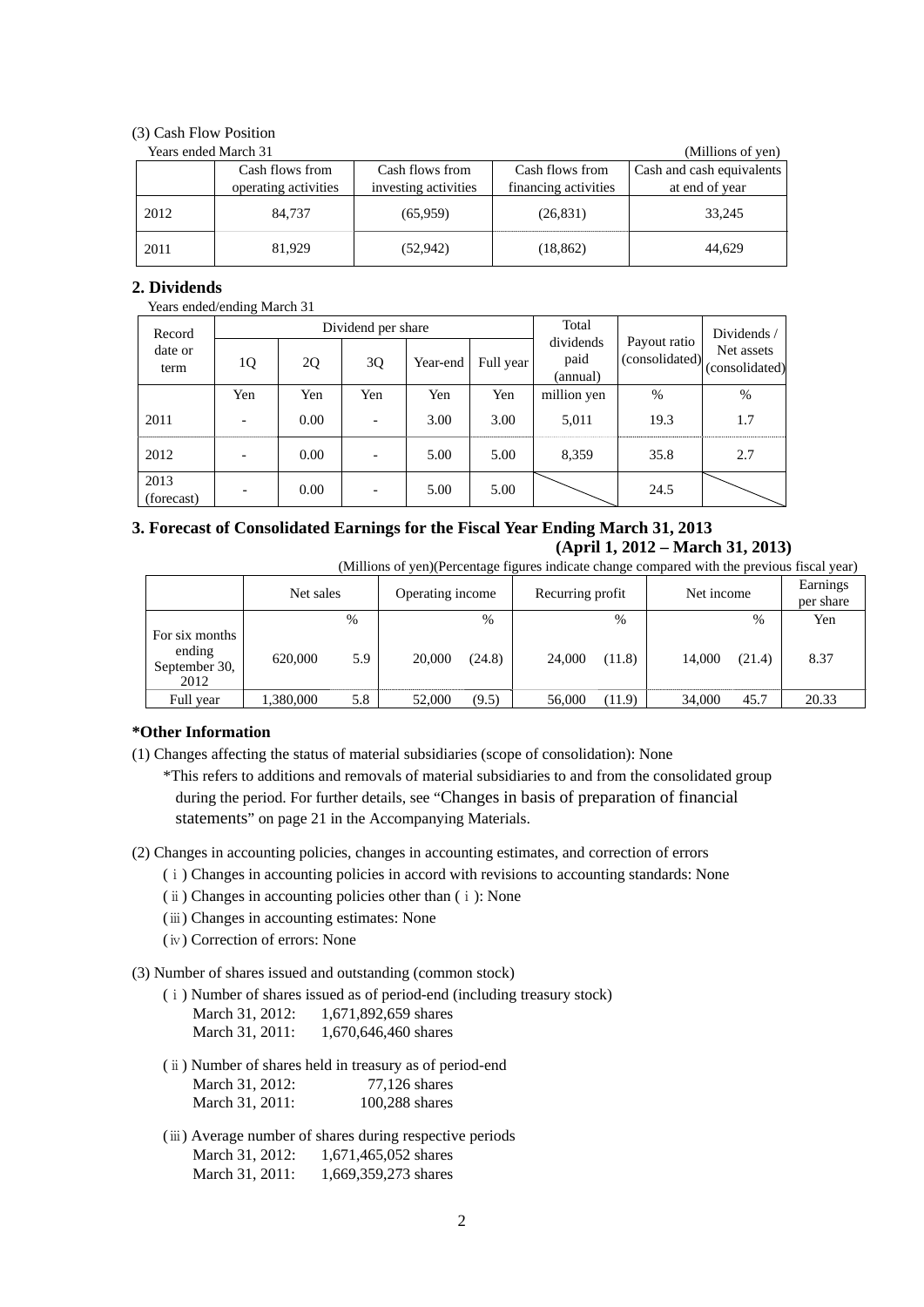## **For reference: Overview of Non-Consolidated Financial Results**

## (1) Operating Results

| Years ended March 31 |      |                  |                          |                  |       |             |                                                                             |
|----------------------|------|------------------|--------------------------|------------------|-------|-------------|-----------------------------------------------------------------------------|
|                      |      | Operating income |                          | Recurring profit |       | Net income  |                                                                             |
| million yen          | %    | million yen      | $\%$                     | million yen      | %     | million yen | $\frac{0}{0}$                                                               |
| 1,003,390            | 22.7 | 25,072           |                          | 38,029           | 15.8  | 11.491      | (65.5)                                                                      |
| 817.455              | 26.9 | 1.731            | $\overline{\phantom{0}}$ | 32,837           | 280.6 | 33.341      |                                                                             |
|                      |      | Net sales        |                          |                  |       |             | (Percentage figures indicate change compared with the previous fiscal year) |

|       | Earnings per share | Earnings per share<br>– diluted |
|-------|--------------------|---------------------------------|
|       | Yen                | Yen                             |
| 2012. | 6 ጸ7               | 6 83                            |
|       |                    | 19.66                           |

# (2) Financial Condition

| імаген эт |              |            |              | UNIIIIOIIS OI VEI    |
|-----------|--------------|------------|--------------|----------------------|
|           | Total assets | Net assets | Equity ratio | Net assets per share |
|           |              |            | %            | Yen                  |
| 2012      | 1,144,618    | 255,039    | 22.2         | 152.55               |
| 2011      | 1,116,076    | 246,888    | 22.1         | 147.78               |

Note: Shareholders' equity March 31, 2012: ¥ 255,039 million

March 31, 2011: ¥ 246,888 million

## **\* Review Status**

This report is exempt from the review of accounts conducted pursuant to Japan's Financial Instruments and Exchange Act. As of this report's publication, the review of the financial results had not been completed.

## **\*Appropriate Use of Financial Forecasts and Other Important Matters**

## *Forward-Looking Statements*

These materials contain various forward-looking statements and other forecasts regarding performance and other matters. Such statements are based on information available at the time of preparation. Actual results may differ from those expressed or implied by forward-looking statements due to a range of factors. For assumptions underlying earnings forecasts and other information regarding the use of such forecasts, refer to "1. Qualitative Information and Financial Statements (1) Consolidated operating results (iii) Consolidated earnings outlook" on page 8 in the Accompanying Materials.

## *How to Obtain Supplementary Briefing Material on Financial Results and Details of the Financial Results Briefing*

The Company plans to conduct a briefing for institutional investors and analysts on Thursday April 26, 2012, and to post the briefing material on financial results to be used for the briefing on TDnet and the Company's website simultaneously with the announcement of financial results.

3

(Millions of yen)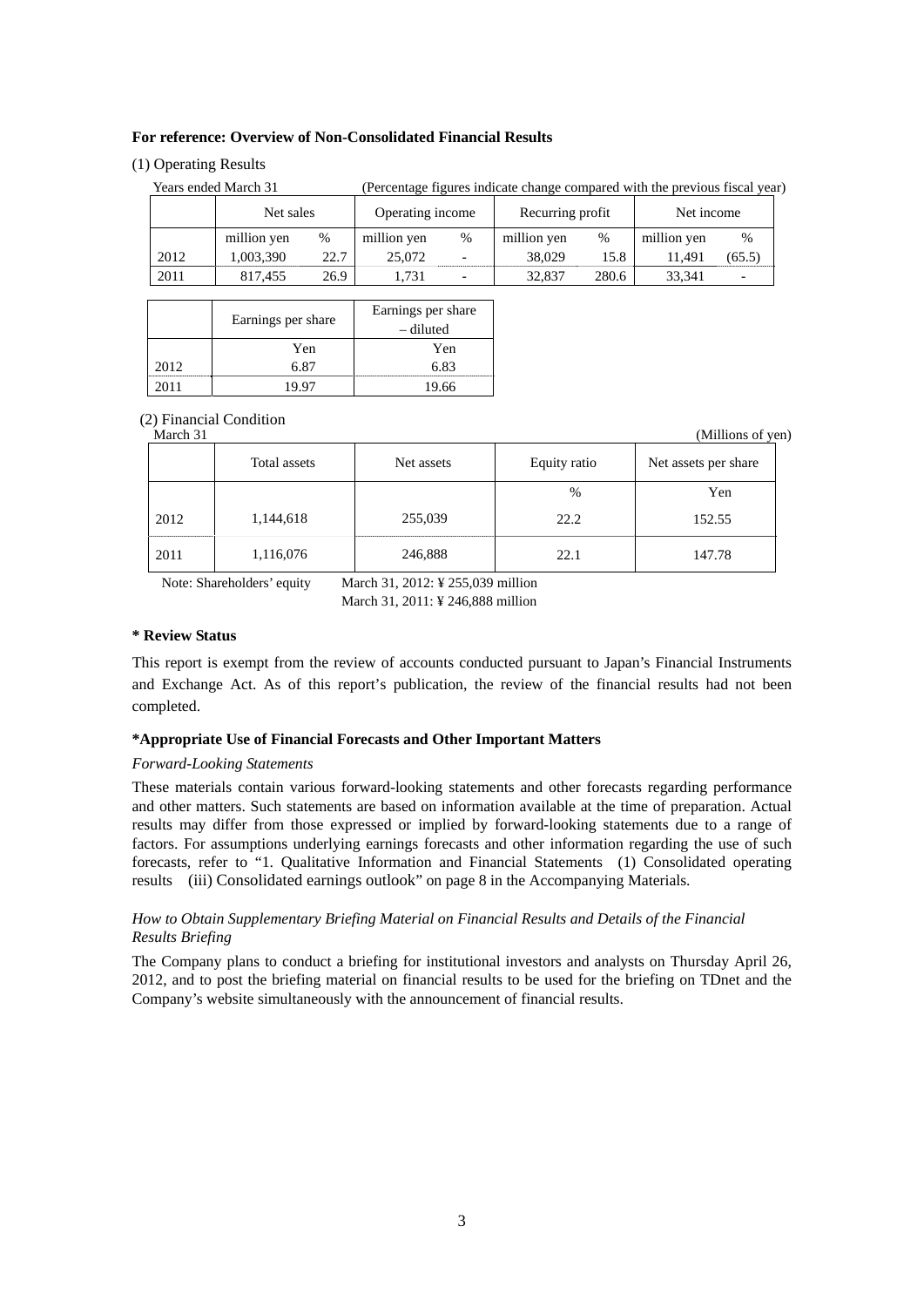# **Accompanying Materials – Contents**

| 1. Qualitative Information and Financial Statements                                           | 5  |
|-----------------------------------------------------------------------------------------------|----|
| (1) Consolidated operating results                                                            | 5  |
| (2) Consolidated financial position                                                           | 8  |
| (3) Dividend policy and dividends for the fiscal years through March 31, 2012 and 2013        | 9  |
| (4) Business and other risks                                                                  | 10 |
| 2. Status of Group                                                                            | 10 |
| 3. Management Strategy                                                                        | 10 |
| (1) Basic management strategy                                                                 | 10 |
| (2) Target management metrics                                                                 | 10 |
| (3) Medium- to long-term management strategy                                                  | 11 |
| (4) Management priorities                                                                     | 11 |
| 4. Consolidated Financial Statements                                                          | 14 |
| (1) Consolidated balance sheets                                                               | 14 |
| (2) Consolidated statements of income and comprehensive income                                | 16 |
| Consolidated statements of income                                                             | 16 |
| Consolidated statements of comprehensive income                                               | 17 |
| (3) Consolidated statement of changes in net assets                                           | 18 |
| (4) Consolidated statements of cash flows                                                     | 20 |
| (5) Notes on the going-concern assumption                                                     | 21 |
| (6) Basis of preparation of financial statements                                              | 21 |
| (7) Changes in basis of preparation of financial statements                                   | 21 |
| (8) Notes on financial statements                                                             | 21 |
| 5. Others                                                                                     | 30 |
| (1) Corporate officer changes                                                                 | 30 |
| (2) Consolidated orders and sales                                                             | 30 |
| (3) Supplementary information on earnings forecasts for the fiscal year ending March 31, 2013 | 31 |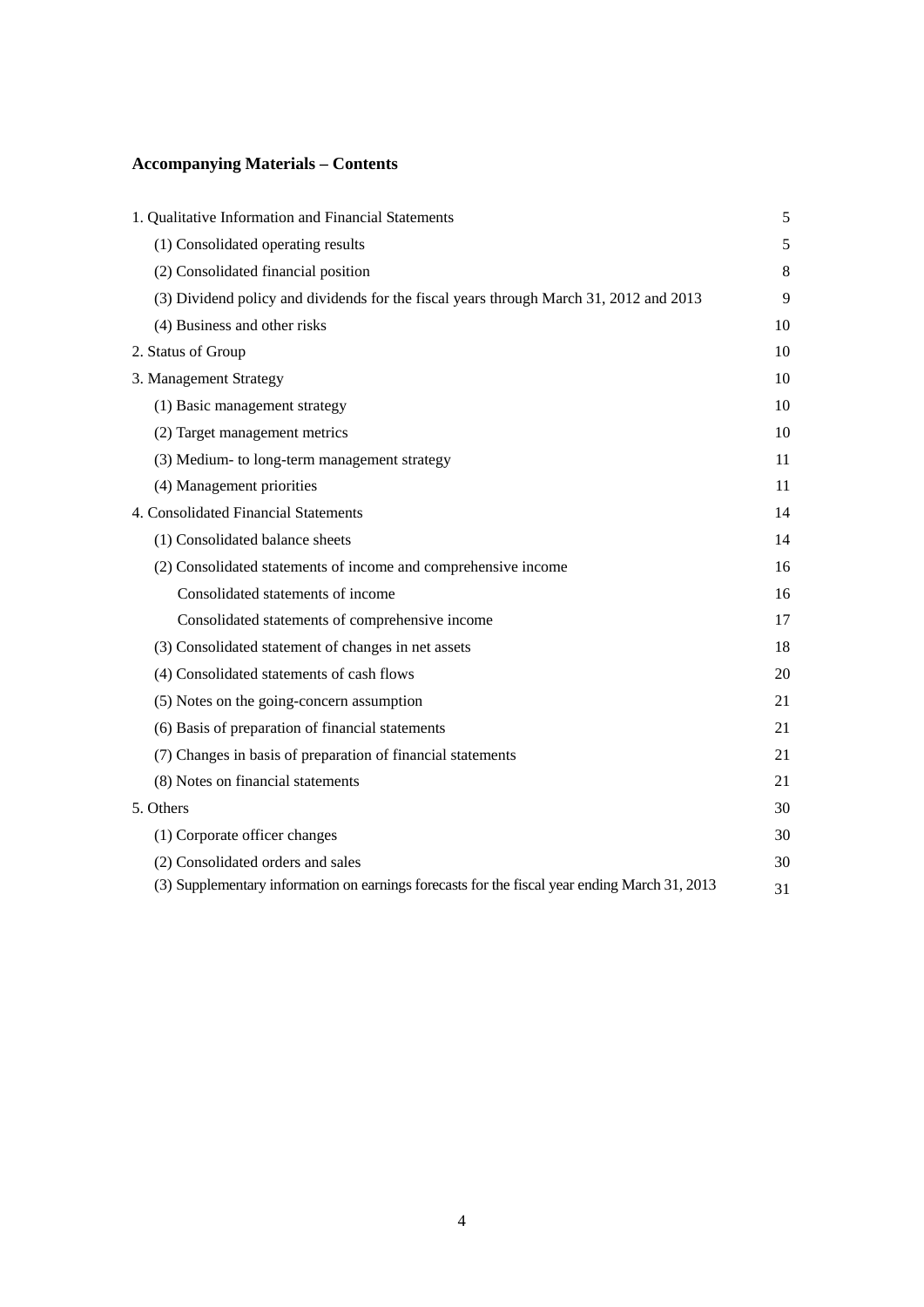#### **1. Qualitative Information and Financial Statements**

#### **(1) Consolidated operating results**

#### (i) Overview of consolidated operating results

In the fiscal year ended March 31, 2012, the Japanese economy was initially forecast to remain stagnant owing to such factors as disruption of supply chains after the Great East Japan Earthquake, the historically high yen and adverse impacts from flooding in Thailand. However, signs of recovery gradually emerged toward the end of the fiscal year. As reconstruction demand following the earthquake moves into full swing and increasing attention becomes focused on Japan's future energy policy, the KHI Group role in society as an infrastructure manufactures continues to grow.

In the global economy, while the employment situation in the US showed a gradual improvement, a number of concerns persist such as the lingering sovereign debt problem in Europe. Amid this situation, China has maintained high economic growth albeit at a slower pace, and infrastructure demand in emerging economies, including Asia and Brazil, remains firm, leading the overall global economy toward a moderate growth track. In particular, rapid growth in emerging economies has drawn attention to a number of pressing issues relating to energy, water and waste disposal. Hence, business fields in which the KHI Group is able to contribute are expanding on a global scale.

In such an operating environment, the Group achieved growth in overall sales and earnings despite declines in certain of its businesses. Orders received grew as a whole driven by large orders booked by the Aerospace, Gas Turbine & Machinery and Precision Machinery segments, thereby making up for decline in orders booked by the Rolling Stock, Ship & Offshore Structure and Plant  $\&$ Infrastructure segments. Overall sales increased compared with the previous fiscal year, driven by sales growth in the Precision Machinery, Plant & Infrastructure and Aerospace segments, despite sales decline in the Gas Turbine & Machinery and Ship & Offshore segments. Earnings declined in the Rolling Stock and Gas Turbine & Machinery segments but increased as a whole, largely attributable to improved operating performance in the Plant & Infrastructure and Ship & Offshore segments.

The Group's orders received totaled  $\frac{1}{4}$ , 11.8 billion, a  $\frac{1}{4}$  41.2 billion increase compared with the previous fiscal year. Net sales increased 76.8 billion, to ¥1,303.7 billion. Operating income totaled ¥57.4 billion, a ¥14.8 billion improvement compared with the previous fiscal year. Although recurring profit grew ¥14.4 billion to ¥63.6 billion, net income declined ¥2.6 billion, to ¥23.3 billion owing to a reversal of deferred tax assets following changes to Japan's tax system.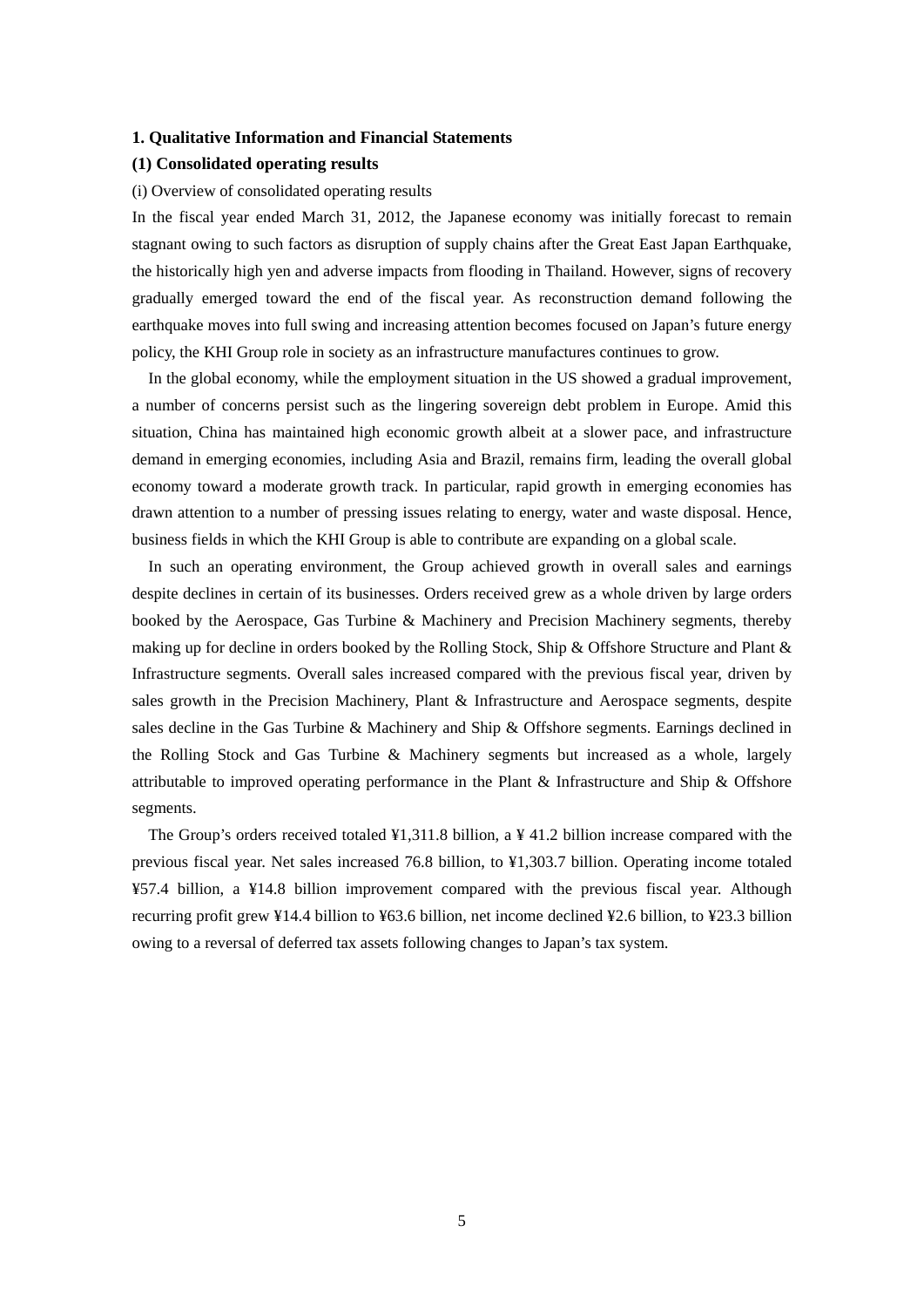#### (ii) Segment information

| Segment net sales, operating income, and orders received | (billions of yen)          |           |            |                 |                            |         |
|----------------------------------------------------------|----------------------------|-----------|------------|-----------------|----------------------------|---------|
|                                                          | Fiscal year ended March 31 |           |            | Orders received |                            |         |
|                                                          |                            | 2012      | 2011       |                 | Fiscal year ended March 31 |         |
|                                                          | Net                        | Operating | <b>Net</b> | Operating       |                            |         |
| Segment                                                  | sales                      | income    | sales      | income          | 2012                       | 2011    |
| Ship & Offshore Structure                                | 113.5                      | 3.9       | 118.4      | (1.0)           | 39.9                       | 78.9    |
| <b>Rolling Stock</b>                                     | 132.6                      | 5.1       | 131.1      | 8.1             | 66.0                       | 187.1   |
| Aerospace                                                | 206.5                      | 7.8       | 196.8      | 3.0             | 327.2                      | 206.7   |
| Gas Turbine & Machinery                                  | 194.6                      | 7.7       | 202.6      | 9.5             | 227.2                      | 187.5   |
| Plant & Infrastructure                                   | 122.8                      | 14.1      | 89.0       | 8.2             | 119.2                      | 119.9   |
| Motorcycle & Engine                                      | 235.2                      | (2.9)     | 234.4      | (4.9)           | 235.2                      | 234.4   |
| <b>Precision Machinery</b>                               | 175.0                      | 26.6      | 140.3      | 22.3            | 174.5                      | 148.9   |
| Other                                                    | 123.2                      | 3.8       | 114.0      | 2.5             | 122.2                      | 106.8   |
| Adjustments                                              |                            | (8.8)     |            | (5.3)           |                            |         |
| Total                                                    | 1,303.7                    | 57.4      | 1,226.9    | 42.6            | 1,311.8                    | 1,270.6 |

Segment net sales, operating income, and orders received (billions of yen)

Note: Net sales include only sales to external customers.

## **Ship & Offshore Structure**

Orders received totaled ¥39.9 billion, a ¥39.0 billion decrease compared with the previous fiscal year, despite the receipt of newbuild orders for eight bulk carriers and others.

Net sales totaled ¥113.5 billion, down ¥4.8 billion compared with the previous fiscal year, which was bolstered by large newbuild sales.

Operating income increased ¥4.9 billion , to ¥3.9 billion, mainly owing to a decline in provision for losses on construction contracts.

#### **Rolling Stock**

Orders received totaled ¥66.0 billion, down ¥121.0 billion compared with the previous fiscal year. This decrease was mainly due to booking of a large order in the previous fiscal year and delay in the project which was originally scheduled to be booked in the fiscal year under review.

Net sales totaled ¥132.6 billion, almost unchanged compared with the previous fiscal year, since a drop in domestic railway car sales was offset by an increase in overseas railway car sales.

Operating income was down ¥3.0 billion , to ¥5.1 billion, primarily owing to the impact of yen appreciation and provisioning of additional reserves against losses on construction contracts.

#### **Aerospace**

Orders received totaled ¥327.2 billion, up ¥120.5 billion compared with the previous fiscal year, largely by virtue of growth in orders from Japan Ministry of Defense.

Net sales totaled ¥206.5 billion, an increase of ¥9.7 billion compared with the previous fiscal year, thanks to growth in sales of component parts for Boeing 777 and 787.

Operating income increased  $\frac{44.7}{1000}$  billion, to  $\frac{47.8}{1000}$  billion, reflecting sales growth and cost reduction.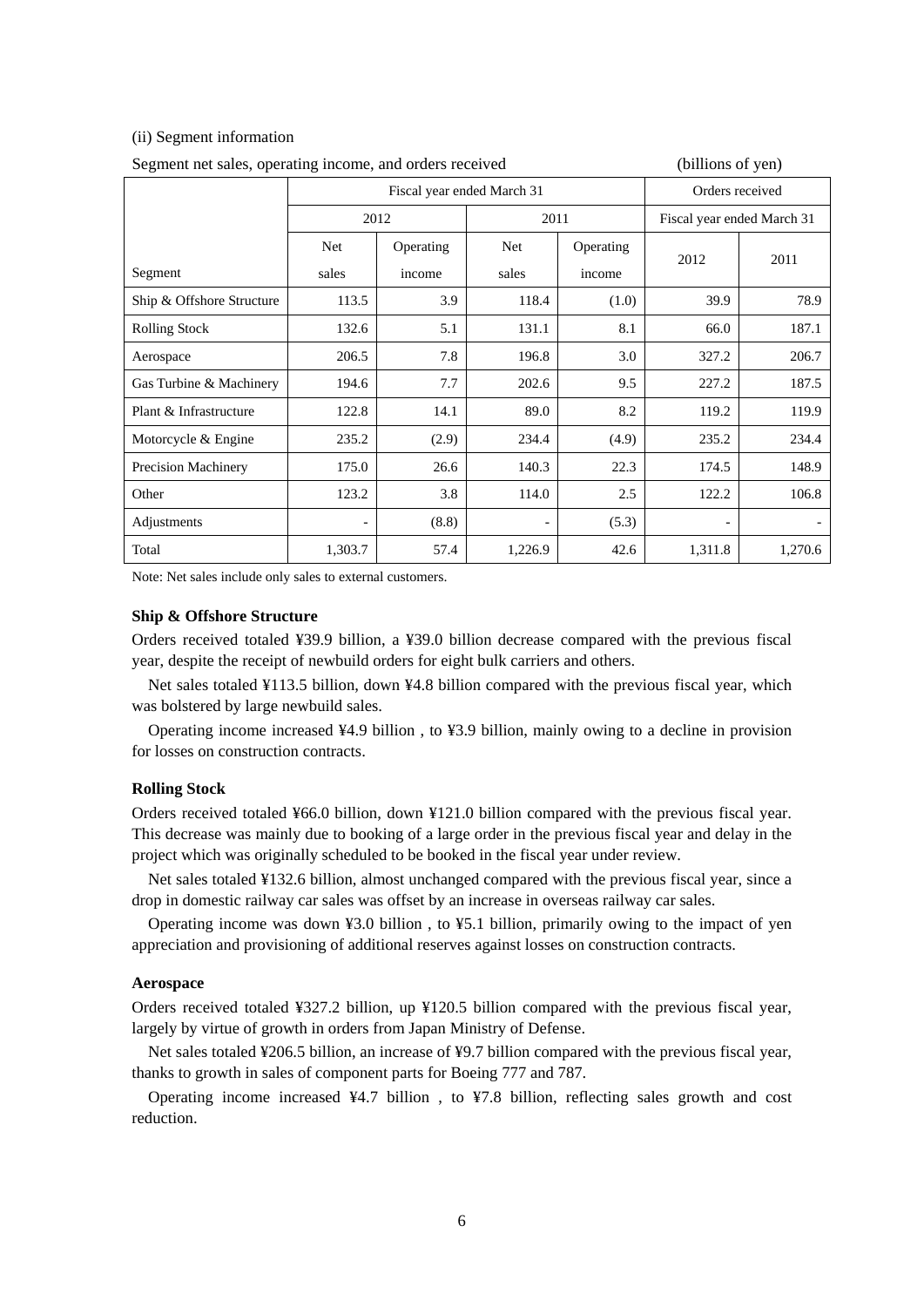## **Gas Turbine & Machinery**

Orders received totaled ¥227.2 billion, up ¥39.6 billion compared with the previous fiscal year. This increase was largely attributable to larger orders for component parts of commercial aircraft jet engines and orders for construction of a gas engine power plant.

Net sales totaled ¥194.6 billion, down ¥8.0 billion compared with the previous fiscal year. The decrease was mainly due to a drop in sales of marine diesel engines and gas compressors.

Operating income decreased ¥1.7 billion compared with the previous fiscal year to ¥7.7 billion reflecting a drop in sales.

## **Plant & Infrastructure**

Orders received totaled ¥119.2 billion, largely unchanged compared with the previous fiscal year, as a result of receiving an order for a refuse incineration plant in the domestic market.

Net sales totaled ¥122.8 billion, up ¥33.7 billion compared with the previous fiscal year, mainly due to higher sales from plant installations overseas.

Operating income was up  $45.8$  billion, to  $414.1$  billion, reflecting sales growth.

## **Motorcycle & Engine**

Net sales totaled ¥235.2 billion, largely unchanged compared with the previous fiscal year, mainly owing to sales growth of motorcycles for emerging markets despite a drop in sales of motorcycles to developed countries due to strong yen adverse impact.

Operating loss was reduced to  $\frac{42.9}{2}$  billion, a  $\frac{42.0}{2}$  billion improvement compared with the previous fiscal year despite the negative impact from the Thai floods and strong yen. The improvement was mainly attributable to sales growth of motorcycles for emerging markets and fixed-cost cutting.

#### **Precision Machinery**

Orders received totaled ¥174.5 billion, a ¥25.6 billion increase compared with the previous fiscal year. Order growth was driven mainly by demand for hydraulic components from construction machinery makers.

Net sales rose ¥34.7 billion, to ¥175.0 billion, buoyed by growth in hydraulic components sales to construction machinery makers and sales of paint robots.

Operating income was up ¥4.3 billion ,to ¥26.6 billion, by virtue of sales growth.

## **Other Operations**

Net sales totaled ¥123.2 billion, a ¥9.1 billion increase compared with the previous fiscal year.

Operating income totaled  $\frac{43.8 \text{ billion}}{24.2 \text{ billion}}$  improvement compared with the previous fiscal year.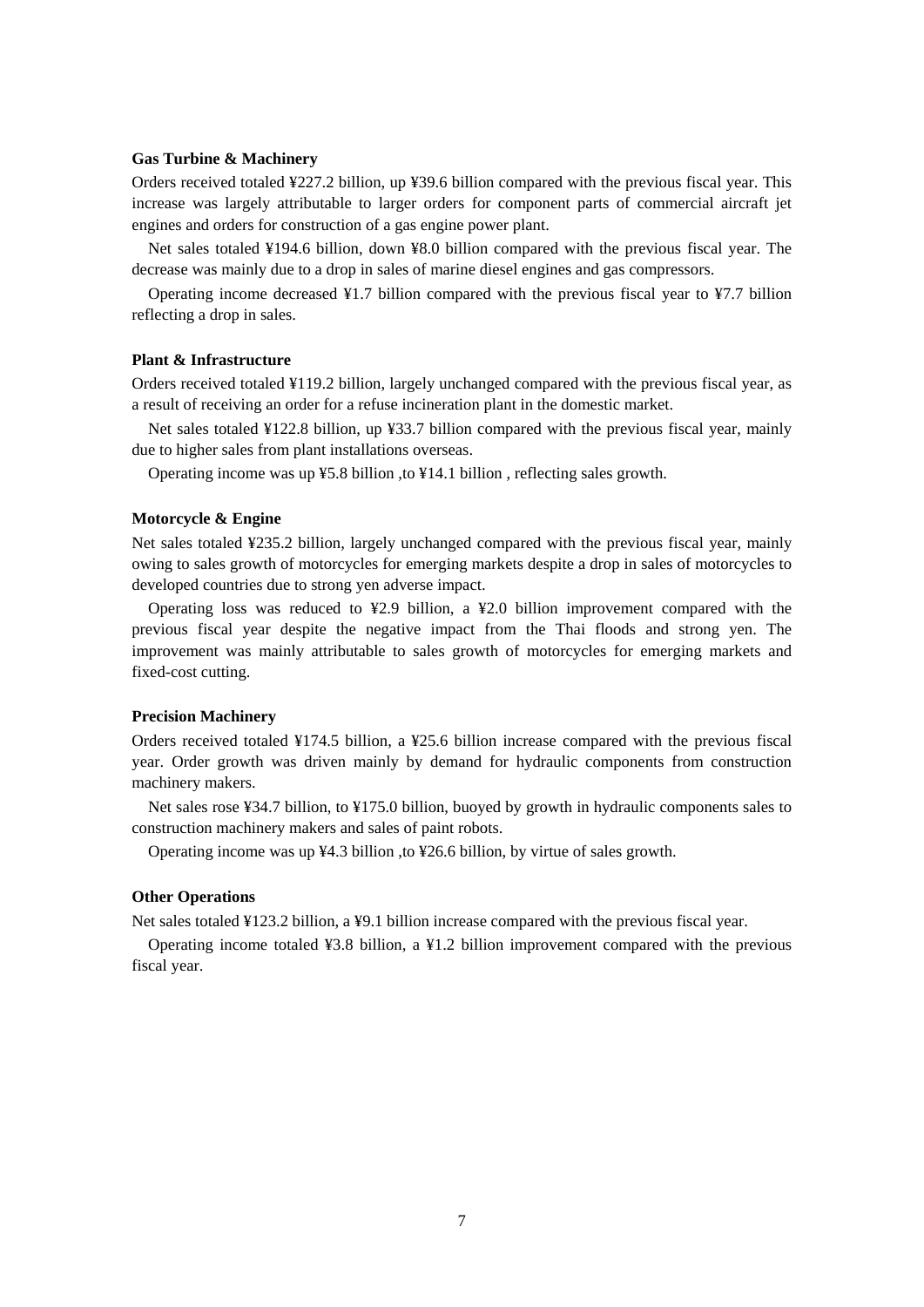#### (iii) Consolidated earnings outlook

The global economy is expected to show a gradual recovery as a whole, but the pace will likely remain slow for the time being due to a sluggish improvement in the employment situation in the United States and adverse impact from the financial crisis in Europe. The economic outlook remains uncertain, as even newly industrialized countries such as China have started to show signs of being badly affected by the adverse economic performance of developed countries. Foreign exchange rate changes and hikes in the cost of raw materials are also concerns for the Company, and its operating environment continues to be challenging.

Faced with such a highly uncertain operating environment, the Company will steadily and vigorously push ahead with specific initiatives to rebuild its earnings structure and return to a sustained growth path, as the current fiscal year marks the final year of the "*Medium-Term Business Plan 2010*" (FY2010-FY2012).

For the fiscal year ending March 31, 2013, the Company forecasts consolidated net sales of ¥1,380 billion, an ¥80 billion increase compared with the fiscal year just ended. The Company plans to derive the bulk of this sales growth from the Aerospace, Precision Machinery and Motorcycle  $\&$ Engine segments, and such growth is expected to offset the anticipated sales drop at the Ship & Offshore Structure segment.

In terms of earnings, the Company forecasts consolidated operating income of ¥52 billion, recurring profit of ¥56 billion, and net income of ¥34 billion. The Company plans to achieve these forecasts by continuing to pursue ongoing initiatives to improve earnings across all operations through such means as reducing fixed and overhead costs and boosting productivity.

The Company's earnings forecasts assume exchange rates of ¥80 to the US dollar and ¥105 to the euro.

#### **(2) Consolidated financial position**

(i) Financial condition

#### (A) Assets

At March 31, 2012, consolidated assets totaled ¥1,362.1 billion, essentially unchanged from March 31, 2011. Of this total, current assets accounted for ¥967.1 billion, a 1.6% increase from March 31, 2011. This increase was mainly attributable to growth in trade receivables in conjunction with sales activities and inventory growth reflecting progress toward completion of construction jobs. Fixed assets totaled ¥394.9 billion on March 31, 2012, a 1.8% decrease from a year earlier. This decrease was largely attributable to loss on impairment of fixed assets and reversal of deferred tax assets.

(B) Liabilities

Consolidated liabilities on March 31, 2012 totaled ¥1,046.2 billion, down 1.0% compared with March 31, 2011, largely as a result of a 5.1% decrease in interest-bearing debt to ¥407.1 billion. (C) Net assets

Consolidated net assets at March 31, 2012 totaled ¥315.9 billion, a 6.2% increase compared with March 31, 2011. This increase was mainly attributable to net income partially offset by dividend payments.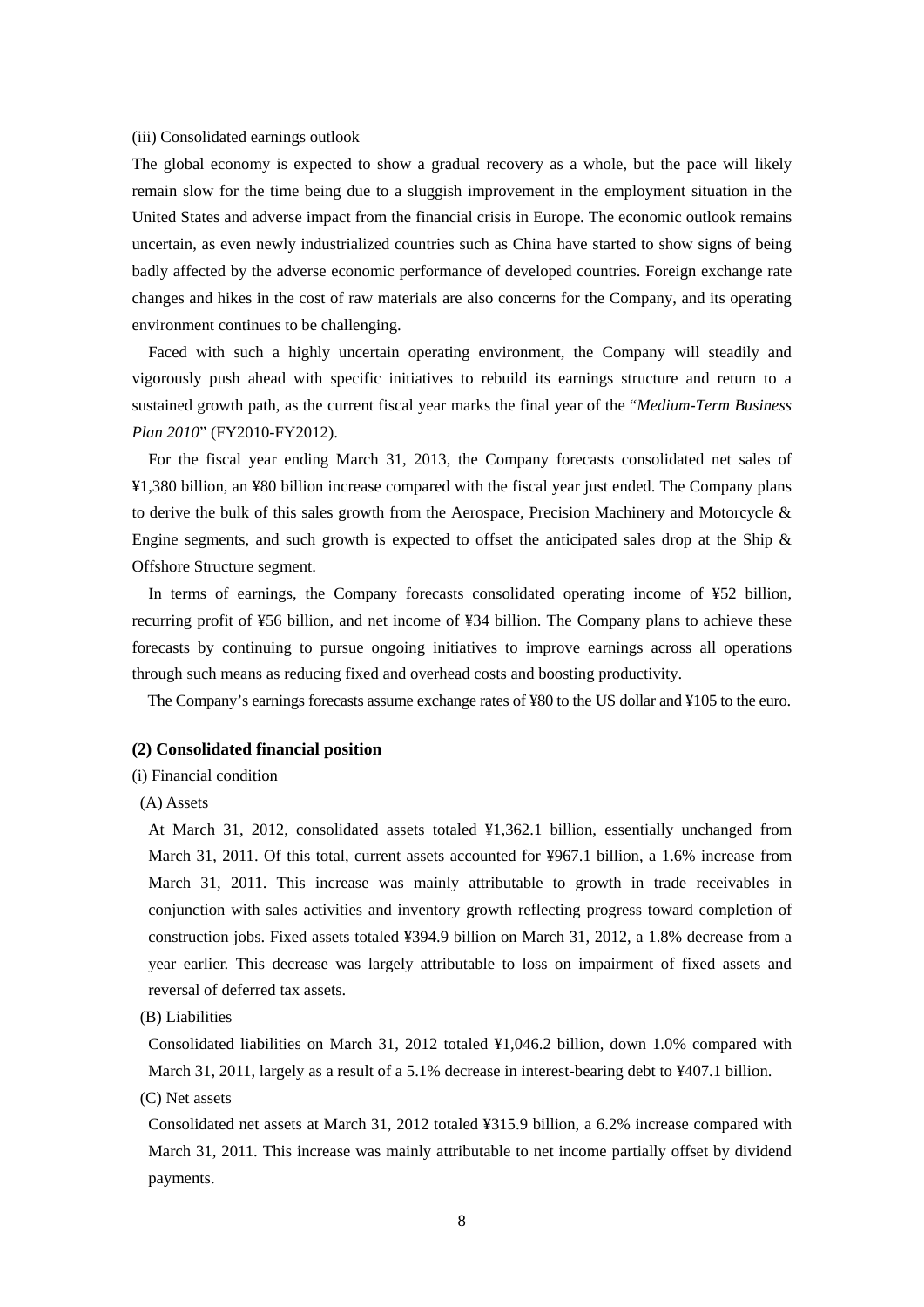(ii) Cash flows

(A) Cash flow from operating activities

Operating activities provided net cash of ¥84.7 billion, a ¥2.8 billion increase compared with the previous fiscal year. Major sources of operating cash flow included depreciation and amortization of ¥48.9 billion, loss on impairment of fixed assets of ¥14.9 billion, and ¥18.9 billion increase of advances from customers. Major uses of operating cash flow included an ¥18.7 billion increase in inventories and ¥18.2 billion in tax payments.

(B) Cash flow from investing activities

Investing activities used net cash of ¥65.9 billion, ¥13.0 billion more than in the previous fiscal year, mainly to acquire property, plant and equipment.

(C) Cash flow from financing activities

Financing activities used net cash of ¥26.8 billion, a ¥7.9 billion increase compared with the previous fiscal year, mainly to repay borrowings.

#### (iii) Cash flow ratios

| Fiscal year ended March 31:     | 2008  | 2009 | 2010    | 2011  | 2012  |
|---------------------------------|-------|------|---------|-------|-------|
| Equity ratio $(\%)$             | 22.7  | 20.7 | 20.4    | 21.3  | 22.4  |
| Market-value equity ratio (%)   | 26.8  | 23.3 | 31.8    | 45.1  | 31.0  |
| Debt-to-cash-flow ratio $(\%)$  | 364.8 |      | 1.421.2 | 523.7 | 480.5 |
| Interest-coverage ratio (times) | 9.4   |      | 5.5     |       | 19.0  |

Notes:

1. Ratios are calculated as follows.

Ratio of shareholders' equity to total assets: Shareholders' equity / Total assets Market-value equity ratio: Market capitalization / Total assets Debt-to-cash-flow ratio: Interest-bearing debt / Cash flow from operating activities Interest-coverage ratio: Cash flow from operating activities / Interest paid

- 2. All ratios are calculated using consolidated-basis financial data.
- 3. Market capitalization is calculated by multiplying the closing price of the company's stock by the number of shares issued and outstanding (excluding treasury stock) at the end of the fiscal year.
- 4. The figure for cash flow from operating activities is taken from cash flow from operating activities on the consolidated statement of cash flows.
- 5. Interest-bearing debt is all interest-bearing debt listed under liabilities on the consolidated balance sheet. Interest paid is the figure for "Cash paid for interest" on the consolidated statement of cash flows.
- 6. The debt-to-cash-flow ratio and interest coverage ratio are omitted for the fiscal year ended March 31, 2009, because that fiscal year's operating cash flow was negative.

#### **(3) Dividend policy and dividends for the fiscal years 2012 and 2013**

The Company's basic policy is to pay shareholders stable dividends commensurate with earnings on an ongoing basis while internally retaining sufficient funds to strengthen and expand its earnings power and operating foundation in pursuit of future growth. After comprehensively considering its earnings performance, the sufficiency of its retained earnings, and other relevant factors in light of said policy, the Company intends to pay a dividend of ¥5 per share for the fiscal year ended March 31, 2012.

For the fiscal year ending March 31, 2013, the Company plans to pay a dividend of ¥5 per share.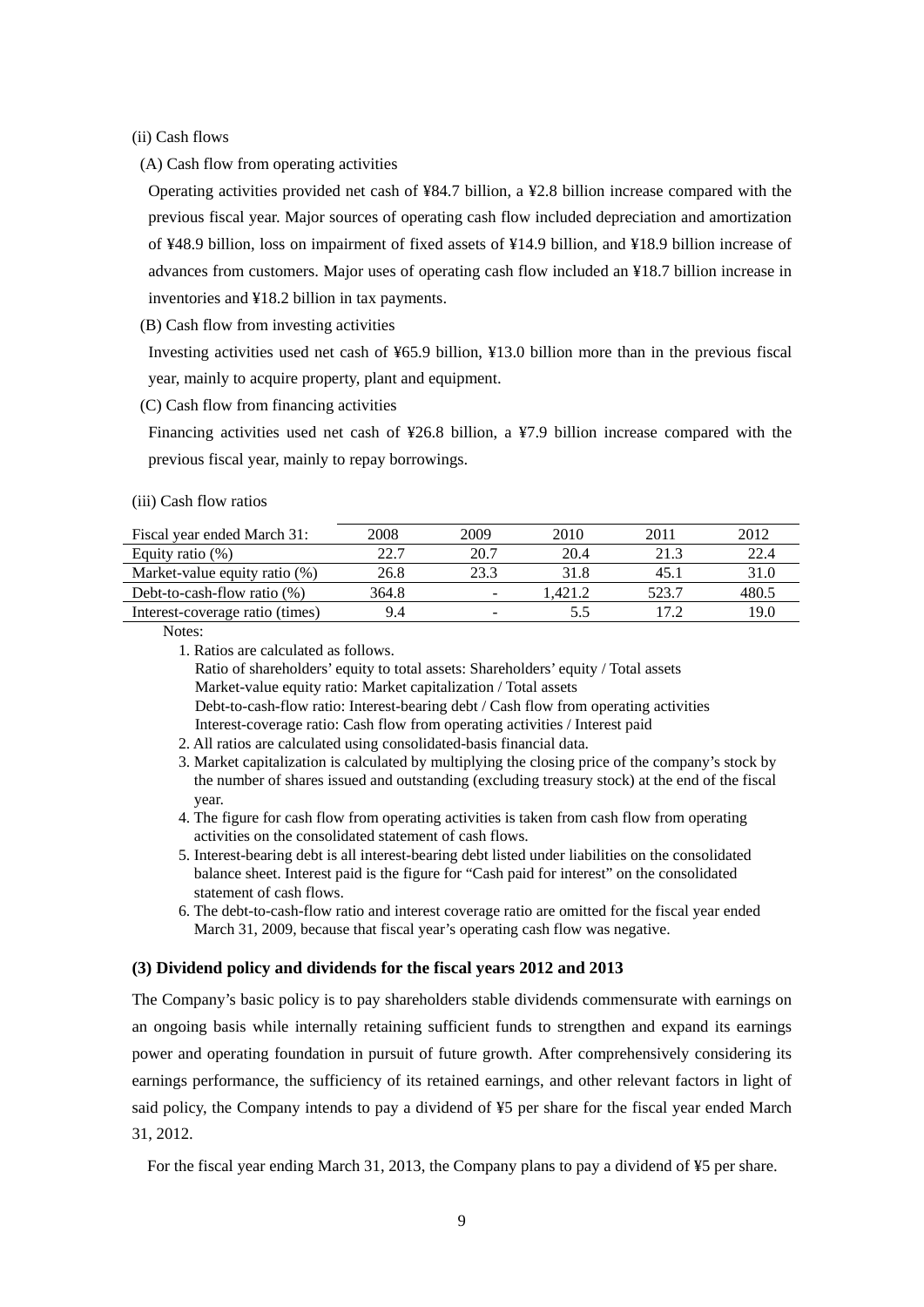#### **(4) Business and other risks**

No risks other than those disclosed under the heading "Business and Other Risks" in the Company's most recent full-year statutory financial report (filed June 28, 2011) have surfaced since said filing. Updated risk disclosures are therefore omitted here.

## **2. Status of Group**

There have been no material changes in the "Chart of Operations (Nature of Operations)" and the "Status of Affiliated Companies" in the Company's most recent full-year statutory financial report (filed June 28, 2011). Updated disclosure of them is therefore omitted here.

## **3. Management Strategy**

#### **(1) Basic management strategy**

The Group has amassed a broad range of technologies related to air, marine, and land transport systems, energy, environmental engineering, and industrial machinery. In accord with its Group Mission Statement, "Kawasaki, working as one for the good of the planet," the Group has embraced a mission of creating new value conducive to formation of an affluent, beautiful society in harmony with the global environment through utilization of its broad array of sophisticated technological capabilities.

In addition to providing products and services, the Group is committed to fulfilling its societal responsibilities as a corporate citizen in all of its operations in accord with its Group Management Principles. The Group aims to meet the expectations of its shareholders and other stakeholders by developing human resources globally and continuously enhancing its earnings power and corporate value.

The Group's basic policy is to meet shareholders expectations by paying dividends commensurate with earnings on an ongoing basis while internally retaining sufficient funds to strengthen and expand its earnings power and operating foundation in pursuit of future growth.

#### **(2) Target management metrics**

In the aim of generating profits sufficient to meet investors' expectations, the Group has adopted ROIC (return on invested capital: earnings before interest and taxes  $\div$  invested capital), a measure of capital efficiency, as its target metric of operating performance. While seeking to maximize ROIC, the Group will also endeavor to strengthen its financial condition through earnings growth and improvement in invested-capital efficiency.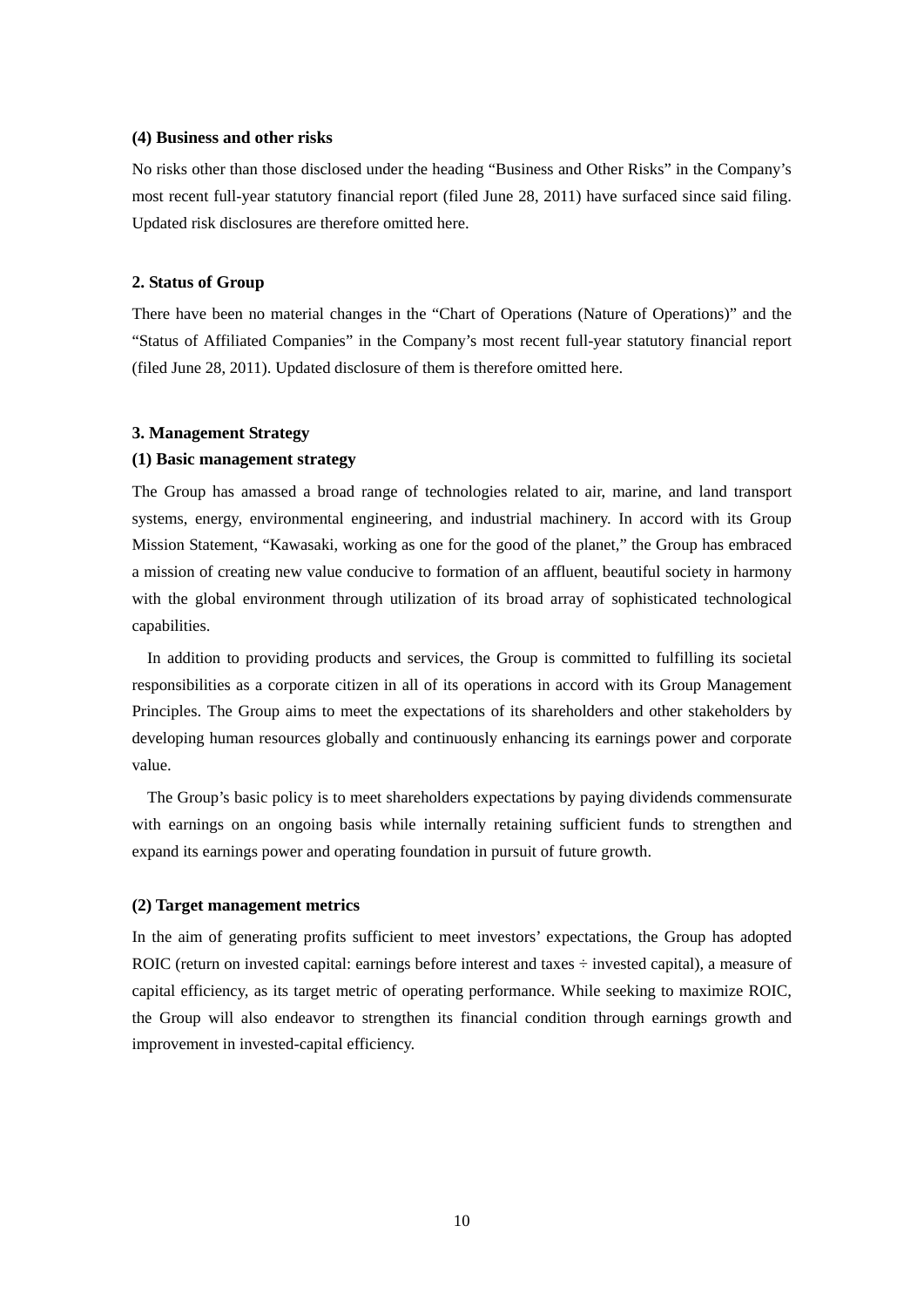#### **(3) Medium- to long-term management strategy**

In April 2010, the Company adopted a new three-year business plan, *"Medium-Term Business Plan 2010"* (FY2010-FY2012). The plan sets forth a detailed roadmap for re-embarking on a growth trajectory based on core policies of "rebuilding the Group's earnings structure" and "returning to a sustained growth path". At the same time, the Group has formulated *Kawasaki Business Vision 2020*, which clarifies its businesses' longer-term direction and strategies, in the aim of achieving sustained growth into the future. Based on *Kawasaki Business Vision 2020*, the Group has incorporated specific initiatives for developing new businesses and new products into its *"Medium-Term Business Plan 2010"* (FY2010-FY2012).

#### **(4) Management priorities**

In the fiscal year ended March 31, 2012, the Group's business performance was adversely affected by strong yen and slow operation of the Motorcycle & Engine segment due to the disruption in supply chains after the floods in Thailand. But the Group achieved the earnings target (operating income of ¥52 billion and ordinary income of ¥56 billion) set for the fiscal year ending in March 31, 2013, the final year of the "*Medium-Term Business Plan 2010,"* one year ahead of the plan. This was largely by virtue of the Company's relentless efforts to improve its productivity in each business area and extensive risk management in large projects, in addition to its enhanced global production system including the procurement of raw materials from overseas markets as well as growth in the Precision Machinery segment on the back of steady expansion of the Chinese economy. We will continue to thoroughly work on "selectively focusing resources on strategic businesses," "emphasizing quality over quantity," and "employing prudent risk management," satisfy demand from emerging countries and enhance measures to respond to exchange fluctuations to reinforce our revenue base. At the same time, to strengthen our financial and business position, we will focus on enhancing financial strength and cutting fixed expenses. Particularly in the Ship & Offshore Structure segment and motorcycle operations in developed countries that are seeing sluggish markets, the Group will re-examine its global production and marketing system from the perspective of selection and concentration, with a view to reallocating the management resources to more important areas.

In addition, interest in independent and diversified energy systems and renewable energy has been growing in Japan after the Great East Japan Earthquake, as the disaster raised concerns about the ability of the nation to supply enough electricity. To respond to such growing interest, the Group can use its gas engines with the highest efficiency in the world; gas turbines that work with Dual Fuel (oil and gas) and boast an excellent track record; electricity generator using wind, solar light, micro hydro sources and biomass; and rechargeable battery that contributes to smoothing the flow of electricity. In the future, the Group is expected to systemize and develop those products at the request of Japanese society.

In addition to establishing the Marketing Division in April 2012, the Group also plans to locate the Plant & Infrastructure Company in the new Tokyo Head Office, scheduled to be transferred in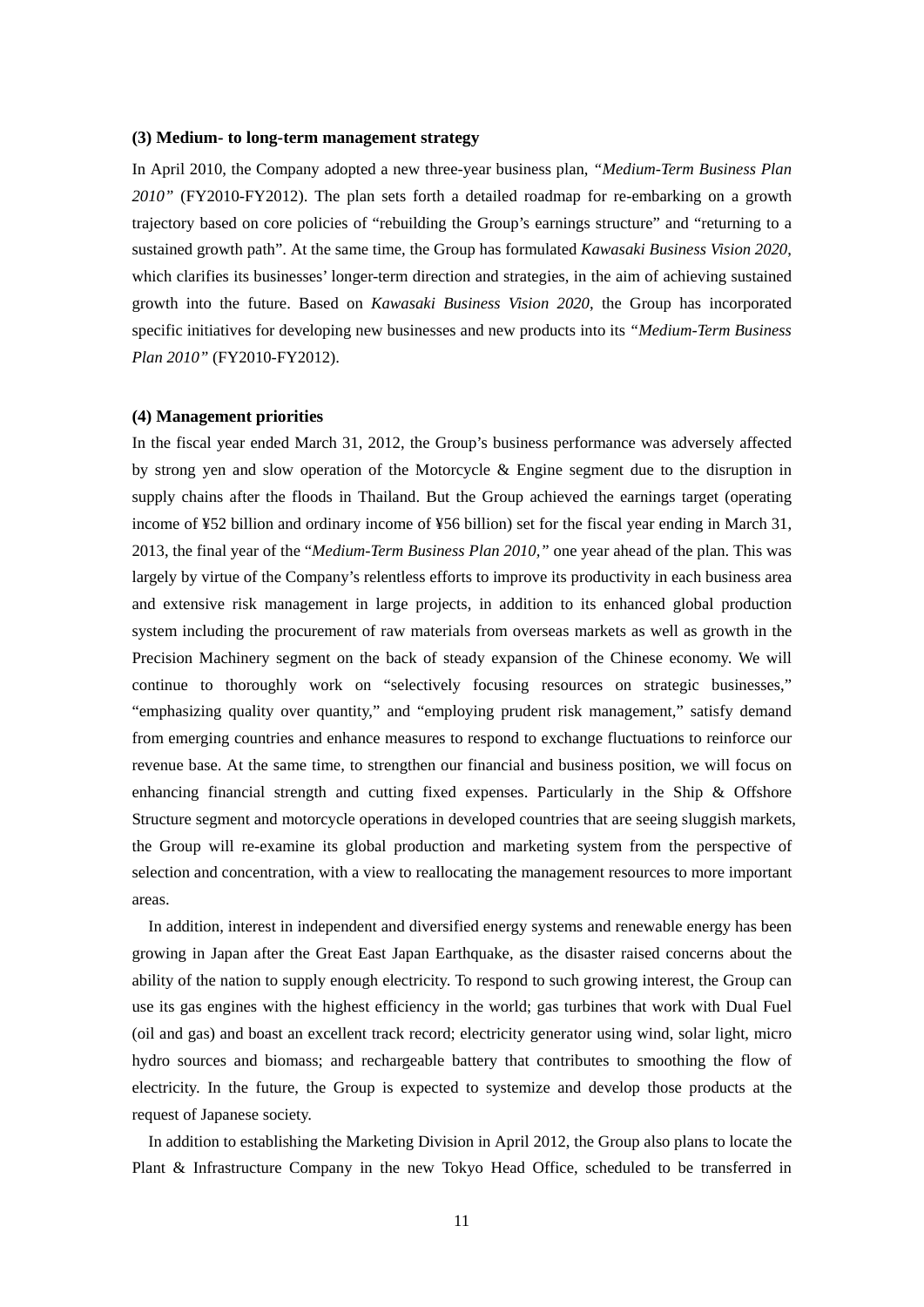December 2012, so as to take further advantage of the Company's intellectual assets and strengthening its system solution business in the areas of transportation equipment, energy and environment, and industrial equipment.

The initiatives to be undertaken by each business division are as follows.

- (i) Ship & Offshore Structures: Expand business scale and enhance competitiveness in China, reform the structure of the domestic segments by shifting its focus to strengthening technological development and building up the mother-factory of the Group's production activities, and advance to marine development
- (ii) Rolling Stock: Enhance competitiveness in the domestic and overseas markets through standard rolling stock with high versatility, respond to demand for railroad construction and railway car renewal in North America, and pursue new product development to respond to overseas railroad system projects and strengthen project management capability
- (iii) Aerospace: Move into mass production of the P-1 maritime patrol aircraft and C-2 transport aircraft, promote development of the new multipurpose helicopter (UH-X), start mass production of Boeing 787s and promote development of derivative aircraft
- (iv) Gas Turbine & Machinery: Launch the energy solution business, promote development of new products and models such as industrial gas turbines and high-efficiency gas-engines and advance to overseas markets, and promote development of new models of jet engines for commercial aircraft with greater production efficiency
- (v) Plant & Infrastructure: Bolster research and development in order to expand in the fields of energy and the environment, accelerate efforts to commercialize new products and new business concepts, and expand the infrastructure business mainly in resource-rich countries
- (vi) Motorcycle & Engine: Enhance cost competitiveness through optimal production on a global basis and expansion of procurement from overseas, expand sales channels and develop new markets in emerging countries we have already entered (Southeast Asia, Brazil, etc.), and develop leading technologies to respond to environmental requirements
- (vii) Precision Machinery: Bolster production system of hydraulic components for construction machinery on a global scale and establish a differentiated production technology by implementing a large number of robots, enhance cost competitiveness in the field of robotics, and develop technology to expand the applicable areas
- (viii) Others: Improve development and sales capabilities with respect to the construction machinery division by deepening our alliance with Hitachi Construction Machinery Co., Ltd. and enhance profitability by lowering break-even points

Compliance is a fundamental premise in carrying out business activities such as those above. The Group strives to ensure that employees are made thoroughly aware of relevant laws and regulations . We do this by implementing such measures as appointing Directors independent from executive functions and electing outside auditors who have no conflict of interest with the Company and corporate auditors who are highly experienced in the area of finance and accounting. In addition, we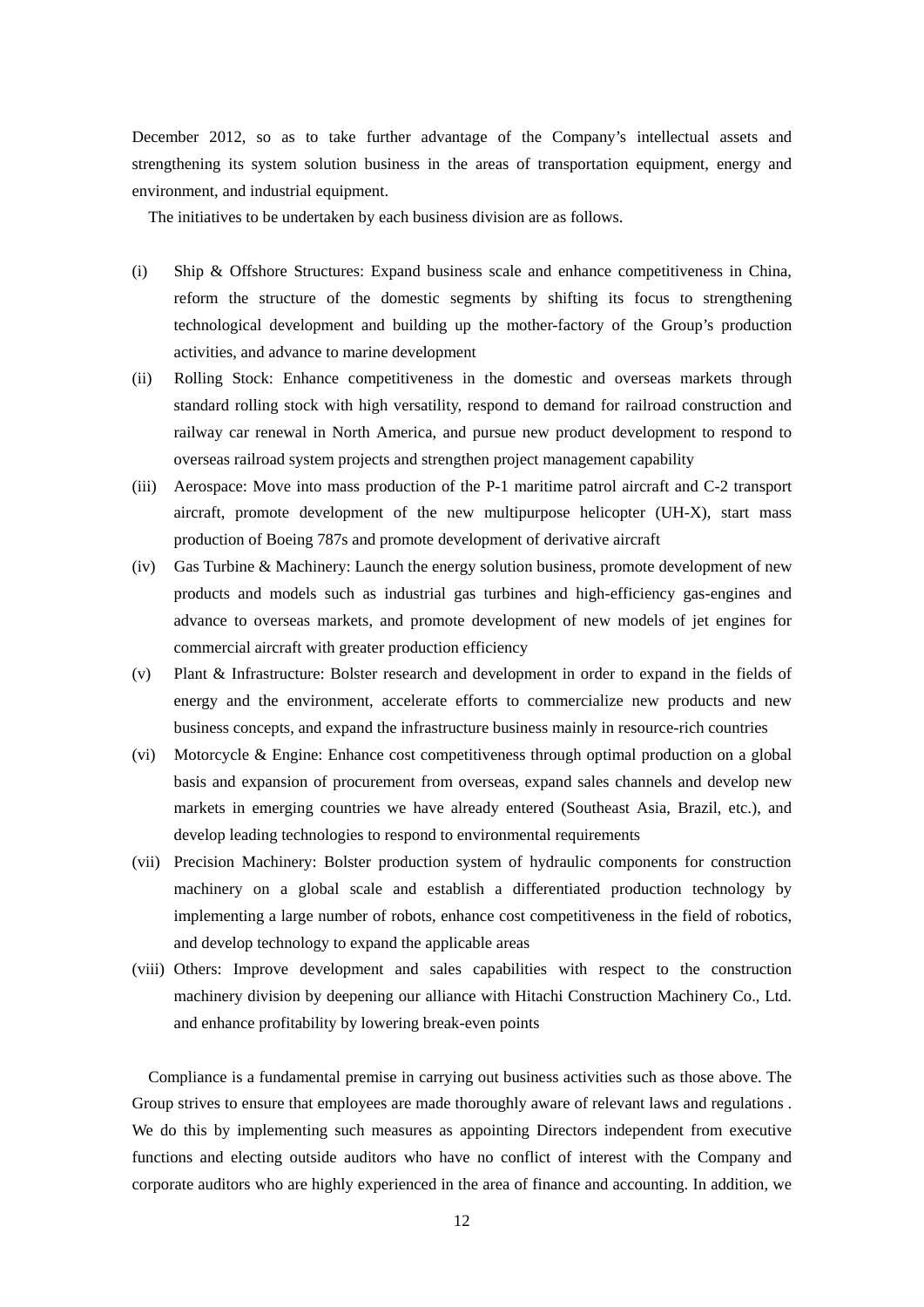establish internal regulations concerning corporate ethics, carry out staff training at each level, distribute compliance handbooks, and set up CSR committees in each organization. Furthermore, we have continued to take thoroughgoing organizational compliance initiatives by setting up a department which oversees internal controls, compliance, and CSR promotion, and creating units in charge of compliance within each business unit, while also striving to create a corporate culture that places the highest priority at all times on information disclosure and transparency.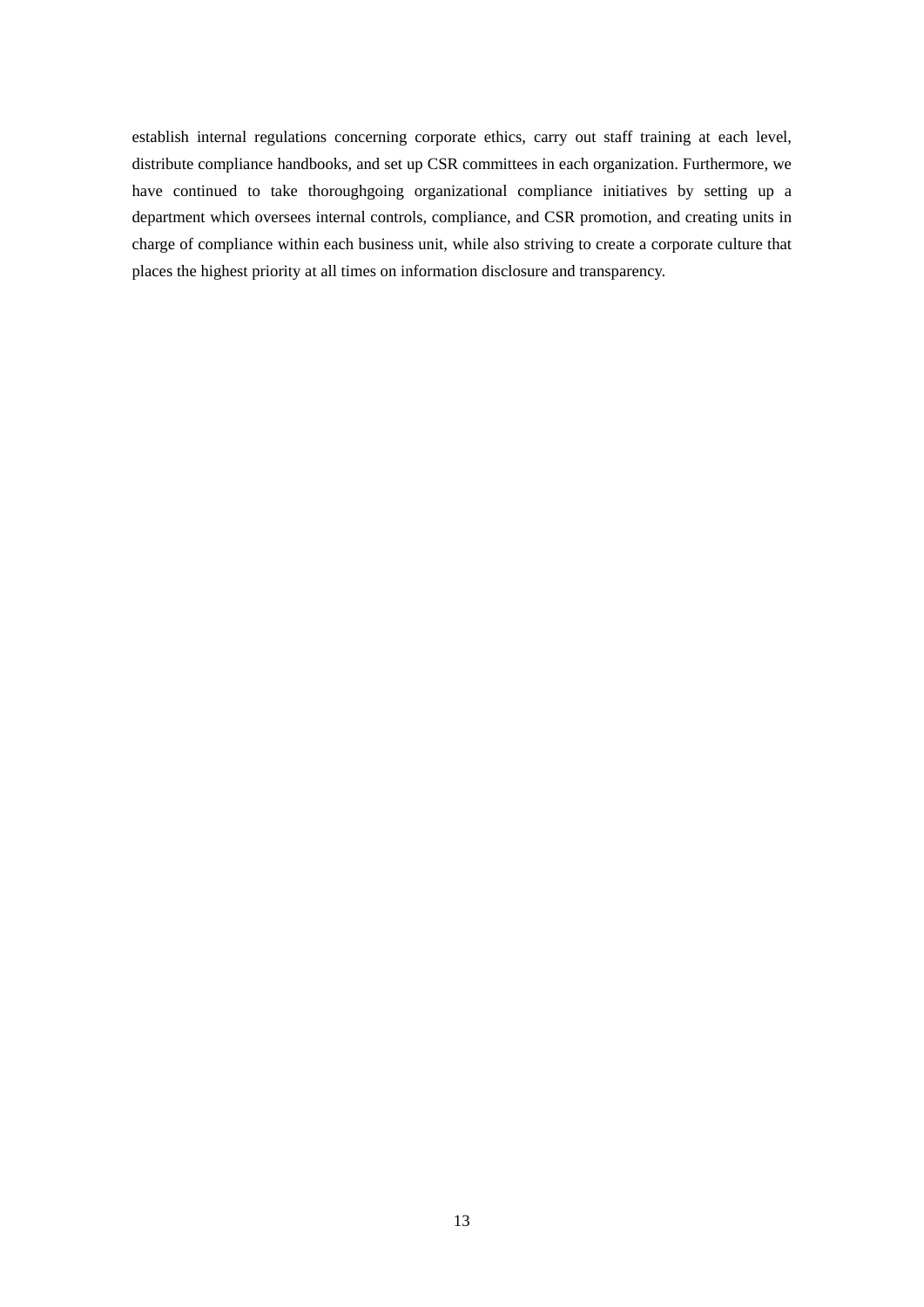# **4. Consolidated Financial Statements**

## **(1) Consolidated balance sheets**

| March 31                            | Millions of yen |           |
|-------------------------------------|-----------------|-----------|
|                                     | 2011            | 2012      |
| <b>Assets</b>                       |                 |           |
| Current assets                      |                 |           |
| Cash on hand and in banks           | 47,233          | 34,316    |
| Trade receivables                   | 401,753         | 404,054   |
| Merchandise and finished products   | 50,528          | 53,558    |
| Work in process                     | 285,977         | 300,224   |
| Raw materials and supplies          | 88,817          | 88,113    |
| Deferred tax assets                 | 35,887          | 33,007    |
| Other current assets                | 44,351          | 57,166    |
| Allowance for doubtful receivables  | (2,829)         | (3,255)   |
| Total current assets                | 951,719         | 967,186   |
| <b>Fixed assets</b>                 |                 |           |
| Net property, plant and equipment   |                 |           |
| <b>Buildings and structures</b>     | 113,186         | 113,632   |
| Machinery and equipment             | 74,156          | 74,529    |
| Land                                | 64,107          | 61,942    |
| Leased assets                       | 283             | 323       |
| Construction in progress            | 12,651          | 11,782    |
| Other                               | 11,394          | 12,540    |
| Total property, plant and equipment | 275,780         | 274,750   |
| Intangible assets                   |                 |           |
| Goodwill                            | 626             | 300       |
| Other                               | 18,622          | 18,485    |
| Total intangible assets             | 19,249          | 18,786    |
| Investments and other assets        |                 |           |
| Investments in securities           | 24,641          | 23,249    |
| Long-term loans                     | 458             | 432       |
| Deferred tax assets                 | 47,193          | 37,614    |
| Other                               | 36,221          | 41,060    |
| Allowance for doubtful receivables  | (986)           | (940)     |
| Total investments and other assets  | 107,529         | 101,416   |
| Total fixed assets                  | 402,558         | 394,953   |
| <b>Total assets</b>                 | 1,354,278       | 1,362,139 |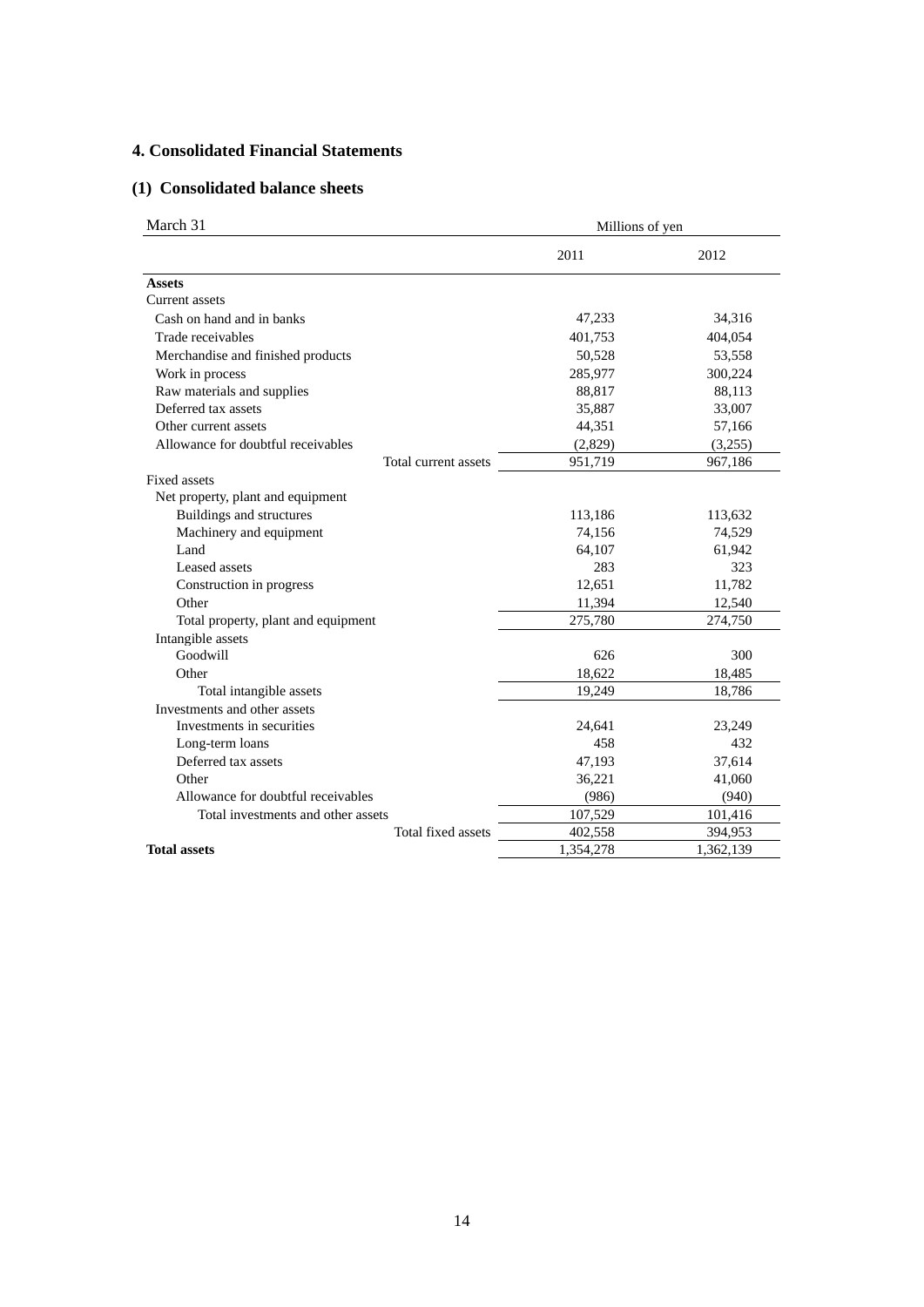| <b>Liabilities</b>                                      |                 |                 |
|---------------------------------------------------------|-----------------|-----------------|
| <b>Current liabilities</b>                              |                 |                 |
| Trade payables                                          | 319,271         | 310,775         |
| Short-term debt                                         | 143,972         | 137,568         |
| Lease obligations, current                              | 242             | 355             |
| Income taxes payable                                    | 5,988           | 4,627           |
| Deferred tax liabilities                                | 765             | 1,465           |
| <b>Accrued bonuses</b>                                  | 15,692          | 20,582          |
| Provision for product warranties                        | 7,288           | 7,128           |
| Provision for losses on construction contracts          | 33,068          | 30,977          |
| Provision for restructuring charges                     | 1,077           |                 |
| Provision for environmental measures                    | 499             |                 |
| Advances from customers                                 | 80,815          | 99,050          |
| Current portion of bonds                                | 30,483          | 10,000          |
| Asset retirement obligations                            | 10              | 150             |
| Other                                                   | 64,550          | 73,321          |
| Total current liabilities                               | 703,726         | 696,002         |
|                                                         |                 |                 |
| Long-term liabilities                                   |                 |                 |
| Bonds payable                                           | 50,000          | 60,000          |
| Long-term debt                                          | 203,801         | 198,737         |
| Lease obligations                                       | 645             | 506             |
| Deferred tax liabilities                                | 3,990           | 4,060           |
| Provision for loss on damages suit                      | 5,868           | 910             |
| Provision for environmental measures                    | 3,333           | 3,282           |
| Employees' retirement and severance benefits            | 80,556          | 75,052          |
| Asset retirement obligations                            | 440             | 611             |
| Other                                                   | 4,480           | 7,053           |
| Total long-term liabilities                             | 353,117         | 350,214         |
| <b>Total liabilities</b>                                | 1,056,844       | 1,046,216       |
|                                                         |                 |                 |
| <b>Net assets</b>                                       |                 |                 |
| Shareholders' equity                                    |                 |                 |
| Common stock                                            | 104,340         | 104,484         |
| Capital surplus                                         | 54,251          | 54,393          |
| Retained earnings                                       | 158,615         | 176,414         |
| Treasury stock<br>Total shareholders' equity            | (30)<br>317,176 | (22)<br>335,270 |
|                                                         |                 |                 |
| Accumulated other comprehensive income                  |                 |                 |
| Net unrealized gains (losses) on securities, net of tax | 3,876           | 3,989           |
| Deferred gains (losses) on hedges                       | (990)           | 246             |
| Foreign currency translation adjustments                | (31,006)        | (33, 451)       |
| Total accumulated other comprehensive income            | (28, 119)       | (29,215)        |
| Minority interests                                      | 8,376           | 9,868           |
| <b>Total net assets</b>                                 | 297,433         | 315,922         |
| <b>Total liabilities and net assets</b>                 | 1,354,278       | 1,362,139       |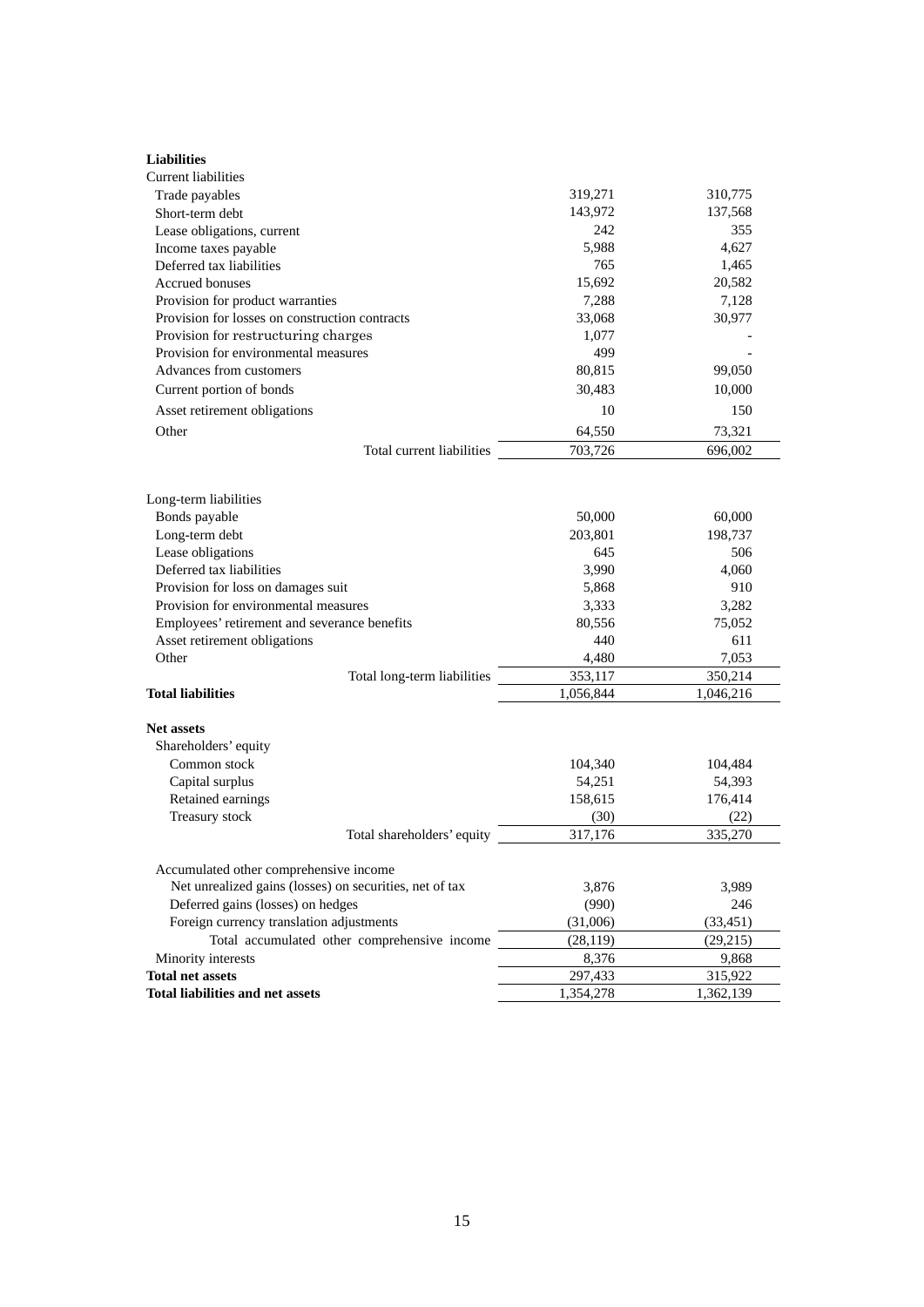# (**2) Consolidated statements of income and comprehensive income**

# **Consolidated statements of income**

| Years ended March 31                                                                      | Millions of yen |           |
|-------------------------------------------------------------------------------------------|-----------------|-----------|
|                                                                                           | 2011            | 2012      |
| Net sales                                                                                 | 1,226,949       | 1,303,778 |
| Cost of sales                                                                             | 1,037,078       | 1,088,918 |
| Gross profit                                                                              | 189,870         | 214,860   |
| Selling, general and administrative expenses                                              |                 |           |
| Salaries and benefits                                                                     | 39,429          | 41,565    |
| Advertising expenses                                                                      | 7,967           | 8,166     |
| R&D expenses                                                                              | 37,090          | 39,940    |
| Provision for doubtful accounts                                                           | 282             | 796       |
| Other                                                                                     | 62,472          | 66,907    |
| Total selling, general and administrative expenses                                        | 147,242         | 157,375   |
| Operating income                                                                          | 42,628          | 57,484    |
| Non-operating income                                                                      |                 |           |
| Interest income                                                                           | 1,779           | 1,672     |
| Dividend income                                                                           | 527             | 658       |
| Equity in income of non-consolidated subsidiaries and affiliates                          | 9,205           | 8,567     |
| Foreign exchange gain, net                                                                | 1,491           | 206       |
| Other                                                                                     | 6,327           | 8,041     |
| Total non-operating income                                                                | 19,330          | 19,146    |
| Non-operating expenses                                                                    |                 |           |
| Interest expense                                                                          | 4,677           | 4,282     |
| Loss on valuation of securities                                                           | 1,577           | 918       |
| Other                                                                                     | 6,567           | 7,802     |
| Total non-operating expenses                                                              | 12,822          | 13,003    |
| Recurring profit                                                                          | 49,136          | 63,627    |
| <b>Extraordinary</b> losses                                                               |                 |           |
| Loss on impairment of fixed assets                                                        | 9,923           | 14,921    |
| Provision for doubtful accounts of affiliates                                             | 325             |           |
| Loss on adjustment for changes of accounting standard for asset<br>retirement obligations | 291             |           |
| Total extraordinary losses                                                                | 10,540          | 14,921    |
| Income before income taxes and minority interests                                         | 38,595          | 48,706    |
| Income taxes                                                                              |                 |           |
| Current                                                                                   | 14,341          | 9,932     |
| Deferred                                                                                  | (3,503)         | 12,899    |
| Total income taxes                                                                        | 10,837          | 22,831    |
| Income before minority interests                                                          | 27,758          | 25,875    |
| Minority interests in net income of consolidated subsidiaries                             | 1,792           | 2,551     |
| Net income                                                                                | 25.965          | 23,323    |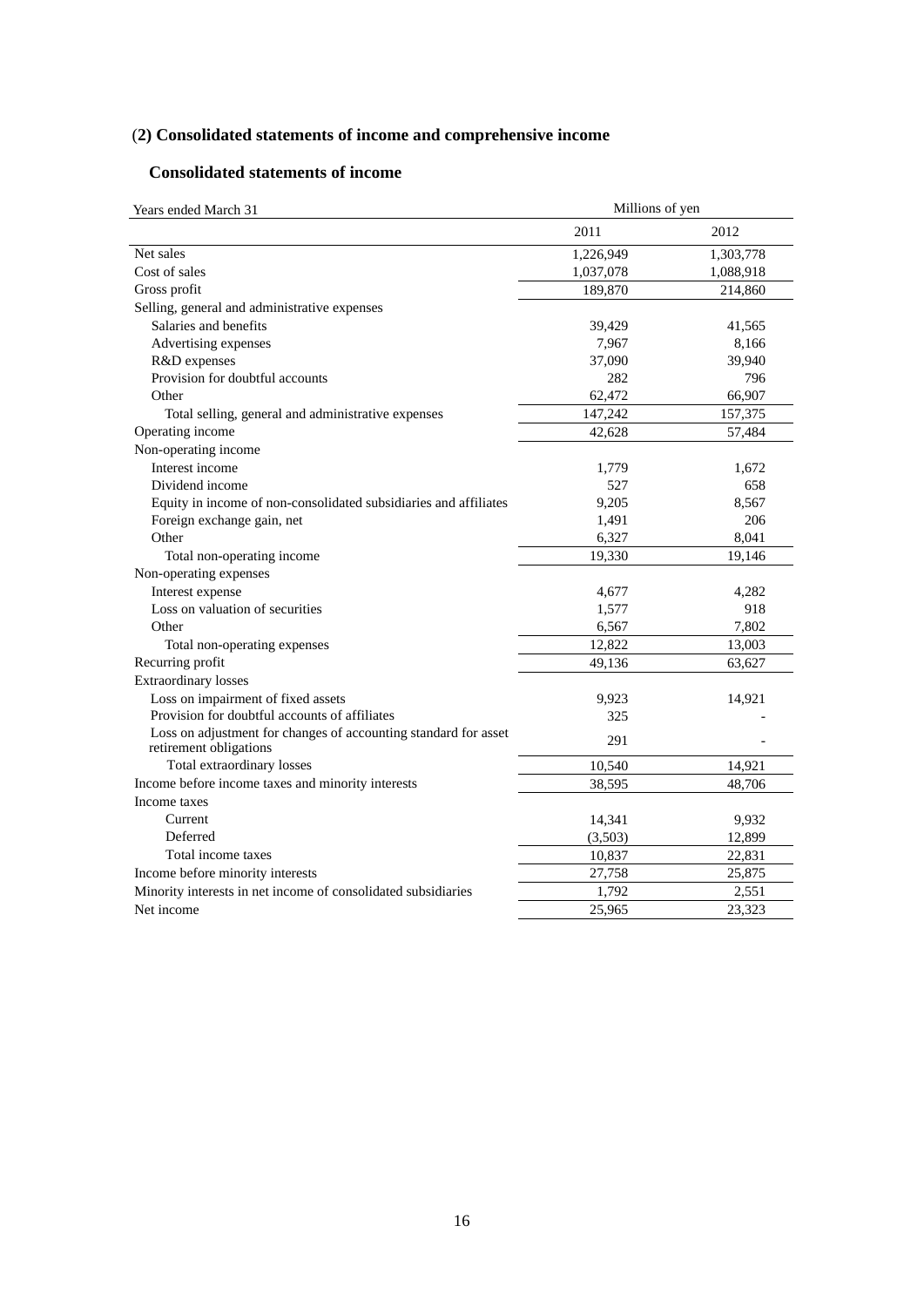# **Consolidated statements of comprehensive income**

| Years ended March 31                                                                   | Millions of yen |         |
|----------------------------------------------------------------------------------------|-----------------|---------|
|                                                                                        | 2011            | 2012    |
| Income before minority interests                                                       | 27,758          | 25,875  |
| Other comprehensive income                                                             |                 |         |
| Net unrealized gains (losses) on securities, net of tax                                | (1,437)         | 106     |
| Deferred gains (losses) on hedges                                                      | (480)           | 1,281   |
| Foreign currency translation adjustments                                               | (5,420)         | (2,925) |
| Share of other comprehensive income of associates accounted for<br>using equity method | (2,167)         | 231     |
| Total other comprehensive income                                                       | (9,505)         | (1,305) |
| Comprehensive Income attributable to:                                                  | 18,252          | 24,569  |
| Owners of the parent company                                                           | 16,505          | 22,227  |
| Minority interests                                                                     | 1,746           | 2,341   |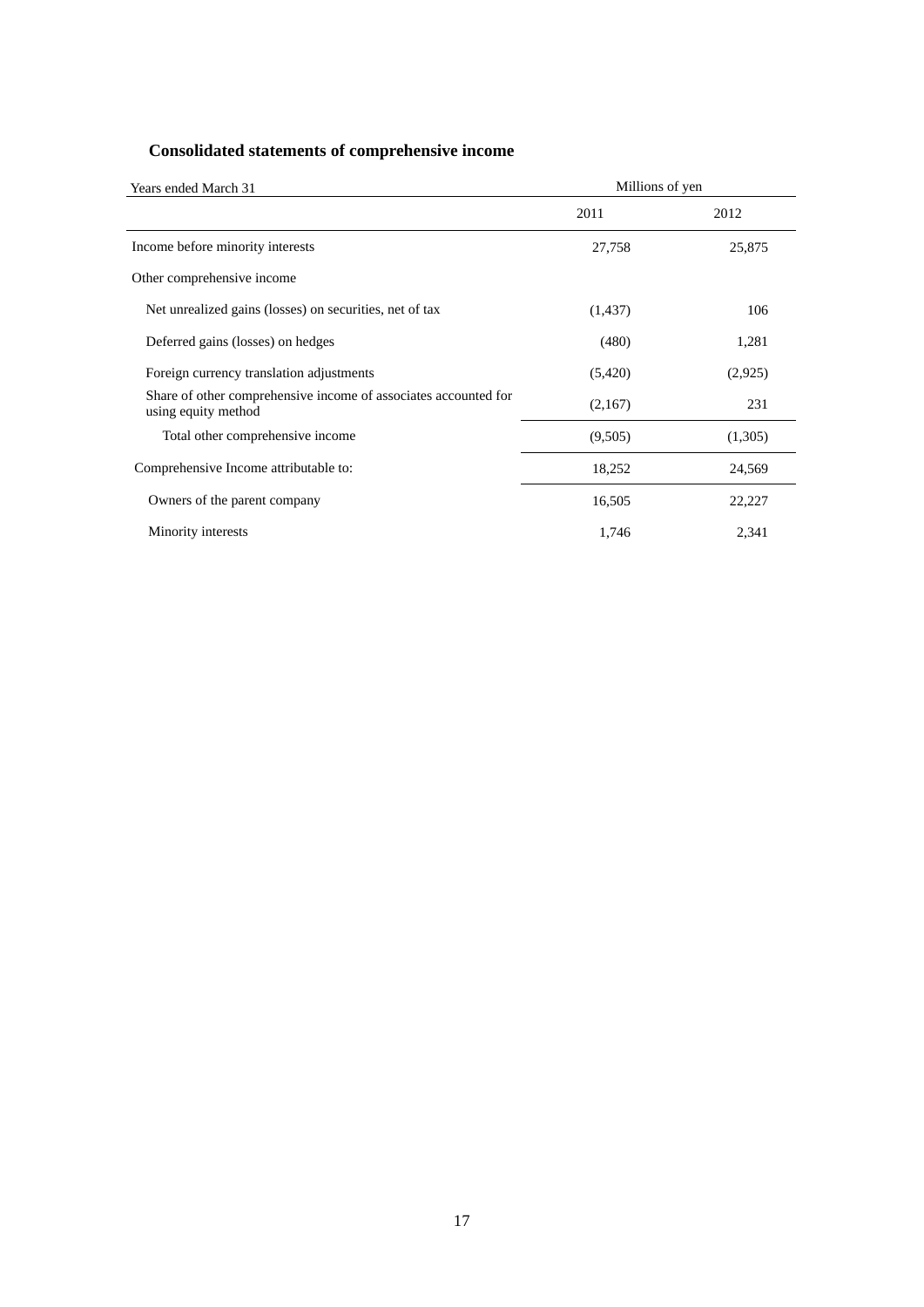|  | (3) Consolidated statements of changes in net assets |  |  |  |  |  |
|--|------------------------------------------------------|--|--|--|--|--|
|--|------------------------------------------------------|--|--|--|--|--|

| Years ended March 31                                                  | Millions of yen |         |
|-----------------------------------------------------------------------|-----------------|---------|
|                                                                       | 2011            | 2012    |
| <b>Shareholders' equity</b>                                           |                 |         |
| Common stock                                                          |                 |         |
| Balance at end of previous year                                       | 104,328         | 104,340 |
| Changes during the period                                             |                 |         |
| Conversion of convertible bonds                                       | 11              | 144     |
| Total changes during the period                                       | 11              | 144     |
| Balance at end of year                                                | 104,340         | 104,484 |
| Capital surplus                                                       |                 |         |
| Balance at end of previous year                                       | 54,275          | 54,251  |
| Changes during the period                                             |                 |         |
| Conversion of convertible bonds                                       | (24)            | 142     |
| Treasury stock disposed                                               | (0)             | (0)     |
| Total changes during the period                                       | (24)            | 142     |
| Balance at end of year                                                | 54,251          | 54,393  |
| Retained earnings                                                     |                 |         |
| Balance at end of previous year                                       | 137,689         | 158,615 |
| Changes during the period                                             |                 |         |
| Conversion of convertible bonds                                       | (16)            |         |
| Cash dividend                                                         | (5,003)         | (5,011) |
| Net income                                                            | 25,965          | 23,323  |
| Treasury stock disposed                                               |                 | (3)     |
| Increase (decrease) by change of consolidation period of subsidiaries |                 | (509)   |
| Other                                                                 | (19)            |         |
| Total changes during the period                                       | 20,926          | 17,798  |
| Balance at end of year                                                | 158,615         | 176,414 |
| Treasury stock                                                        |                 |         |
| Balance at end of previous year                                       | (552)           | (30)    |
| Changes during the period                                             |                 |         |
| Conversion of convertible bonds                                       | 535             | 13      |
| Treasury stock purchased                                              | (15)            | (6)     |
| Treasury stock disposed                                               | 1               | 1       |
| Total changes during the period                                       | 521             | 7       |
| Balance at end of year                                                | (30)            | (22)    |
| Total shareholders' equity                                            |                 |         |
| Balance at end of previous year                                       | 295,741         | 317,176 |
| Changes during the period                                             |                 |         |
| Conversion of convertible bonds                                       | 506             | 300     |
| Cash dividend                                                         | (5,003)         | (5,011) |
| Net income                                                            | 25,965          | 23,323  |
| Treasury stock purchased                                              | (15)            | (6)     |
| Treasury stock disposed                                               | 1               | (2)     |
| Increase (decrease) by change of consolidation period of subsidiaries |                 | (509)   |
| Other                                                                 | (19)            |         |
|                                                                       |                 |         |
| Total changes during the period                                       | 21,435          | 18,093  |
| Balance at end of year                                                | 317,176         | 335,270 |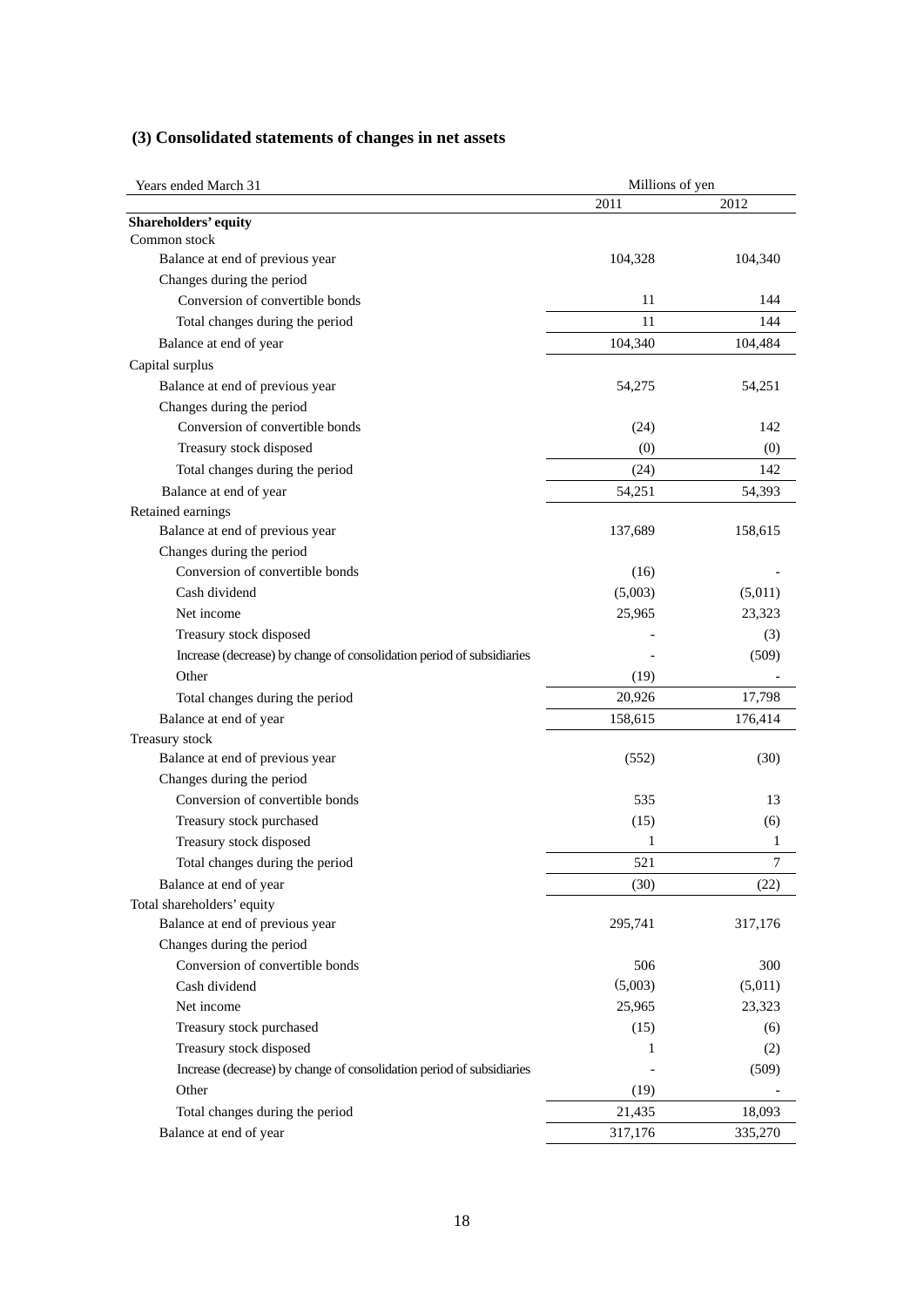### **Comprehensive income**

| Comprehensive income                                                  |           |           |
|-----------------------------------------------------------------------|-----------|-----------|
| Net unrealized gain (loss) on securities                              |           |           |
| Balance at end of previous year                                       | 5,305     | 3,876     |
| Changes during the period                                             |           |           |
| Net changes in items other than shareholders' equity                  | (1,429)   | 112       |
| Total changes during the period                                       | (1,429)   | 112       |
| Balance at end of year                                                | 3,876     | 3,989     |
| Deferred gains (losses) on hedges                                     |           |           |
| Balance at end of previous year                                       | (162)     | (990)     |
| Changes during the period                                             |           |           |
| Net changes in items other than shareholders' equity                  | (828)     | 1,236     |
| Total changes during the period                                       | (828)     | 1,236     |
| Balance at end of year                                                | (990)     | 246       |
| Foreign currency translation adjustments                              |           |           |
| Balance at end of previous year                                       | (23,803)  | (31,006)  |
| Changes during the period                                             |           |           |
| Net changes in items other than shareholders' equity                  | (7,202)   | (2, 444)  |
| Total changes during the period                                       | (7,202)   | (2, 444)  |
| Balance at end of year                                                | (31,006)  | (33, 451) |
| Total comprehensive income                                            |           |           |
| Balance at end of previous year                                       | (18, 659) | (28, 119) |
| Changes during the period                                             |           |           |
| Net changes in items other than shareholders' equity                  | (9,460)   | (1,095)   |
| Total changes during the period                                       | (9,460)   | (1,095)   |
| Balance at end of year                                                | (28, 119) | (29, 215) |
| <b>Minority interests</b>                                             |           |           |
| Balance at end of previous year                                       | 5,972     | 8,376     |
| Changes during the period                                             |           |           |
| Net changes in items other than shareholders' equity                  | 2,404     | 1,491     |
| Total changes during the period                                       | 2,404     | 1,491     |
| Balance at end of year                                                | 8,376     | 9,868     |
| Total net assets                                                      |           |           |
| Balance at end of previous year                                       | 283,053   | 297,433   |
| Changes during the period                                             |           |           |
| Conversion of convertible bonds                                       | 506       | 300       |
| Cash dividend                                                         | (5,003)   | (5,011)   |
| Net income for the year (loss)                                        | 25,965    | 23,323    |
| Treasury stock purchased                                              | (15)      | (6)       |
| Treasury stock disposed                                               | 1         | (2)       |
| Increase (decrease) by change of consolidation period of subsidiaries |           | (509)     |
| Other                                                                 | (19)      |           |
| Net changes in items other than shareholders' equity                  | (7,055)   | 395       |
| Total changes during the period                                       | 14,380    | 18,489    |
| Balance at end of year                                                | 297,433   | 315,922   |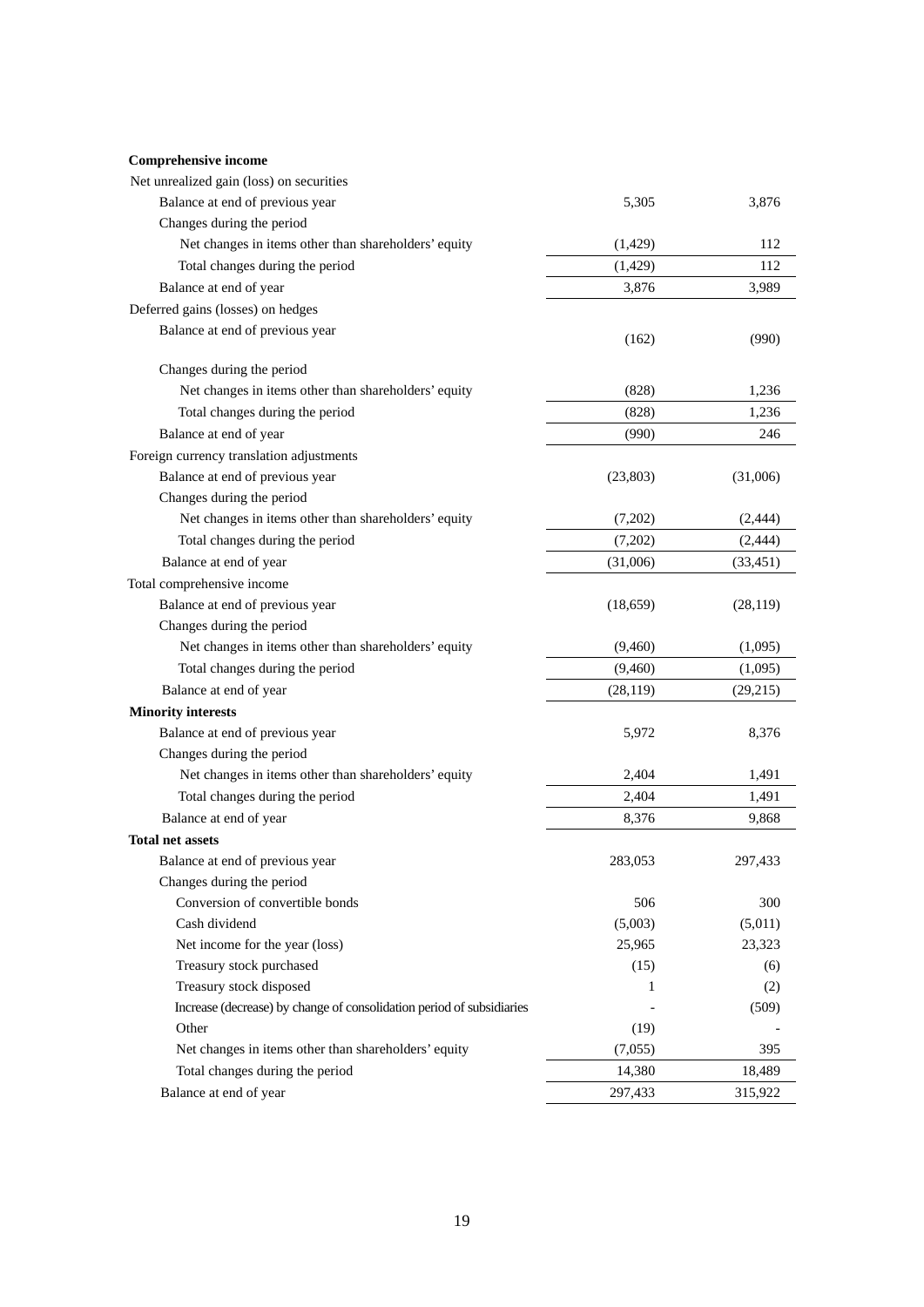# **(4) Consolidated statements of cash flows**

| Years ended March 31 |  |  |  |
|----------------------|--|--|--|
|----------------------|--|--|--|

| Years ended March 31                                                                                           | Millions of yen      |                    |
|----------------------------------------------------------------------------------------------------------------|----------------------|--------------------|
|                                                                                                                | 2011                 | 2012               |
| Cash flows from operating activities                                                                           |                      |                    |
| Income before income taxes and minority interests                                                              | 38,595               | 48,706             |
| Depreciation and amortization                                                                                  | 50,276               | 48,901             |
| Loss on impairment of fixed assets                                                                             | 9,923                | 14,921             |
| Increase (decrease) in employees' retirement and severance benefits                                            | (8,159)              | (5,257)            |
| Increase (decrease) in accrued bonuses                                                                         | 1,489                | 4,885              |
| Increase (decrease) in allowance for doubtful receivables                                                      | 514                  | 449                |
| Increase (decrease) in provision for product warranties                                                        | 794                  | (750)              |
| Increase (decrease) in provision for losses on construction contracts                                          | 15,349               | (2,016)            |
| Increase (decrease) in provision for restructuring charges                                                     | (5,249)              | (1,077)            |
| Increase (decrease) in provision for losses on damages suit                                                    | (837)                | (4,957)            |
| Increase (decrease) in provision for environmental measures<br>Loss on disposal of inventories                 | (658)<br>1,336       | (545)<br>(70)      |
| (Gain) loss on sale of marketable and investment securities                                                    | (0)                  | (591)              |
| (Gain) loss on valuation of securities                                                                         | 1,577                | 918                |
| (Gain) loss on sale of property, plant, and equipment                                                          | 552                  | 1,177              |
| Equity in income non-consolidated subsidiaries and affiliates                                                  | (9,205)              | (8, 567)           |
| Interest and dividend income                                                                                   | (2,306)              | (2,331)            |
| Interest expense                                                                                               | 4,677                | 4,282              |
| (Increase) decrease in trade receivables                                                                       | 14,910               | (942)              |
| (Increase) decrease in inventories                                                                             | (17,775)             | (18,705)           |
| (Increase) decrease in other current assets                                                                    | 8,590                | (2,139)            |
| Increase (decrease) in trade payables                                                                          | 25,114               | (7, 332)           |
| Increase (decrease) in advances from customers                                                                 | (15, 552)            | 18,973             |
| Increase (decrease) in other current liabilities                                                               | (17, 156)            | 8,708              |
| Other                                                                                                          | 1,895                | 4,138              |
| Subtotal                                                                                                       | 98,696               | 100,775            |
| Cash received for interest and dividends                                                                       | 6,407                | 6,656              |
| Cash paid for interest                                                                                         | (4,762)              | (4, 455)           |
| Cash paid for income taxes                                                                                     | (13,245)             | (18, 238)          |
| Payment of levies                                                                                              | (5,165)              |                    |
| Net cash provided by operating activities                                                                      | 81,929               | 84,737             |
| Cash flows from investing activities<br>Decrease (increase) in time deposits with maturities over three months |                      | 1,446              |
| Acquisition of property, plant and equipment                                                                   | (2,138)<br>(47, 408) | (61, 126)          |
| Proceeds from sale of property, plant and equipment                                                            | 616                  | 535                |
| Acquisition of intangible assets                                                                               | (4,886)              | (4,921)            |
| Proceeds from sale of intangible assets                                                                        | 37                   | 16                 |
| Acquisition of investments in securities                                                                       | (350)                | (47)               |
| Proceeds from sale of investments in securities                                                                | 12                   | 663                |
| Acquisition of investments in subsidiaries of affiliate                                                        |                      | (1,761)            |
| Decrease (increase) in short-term loans receivable                                                             | 287                  | (11)               |
| Additions to long-term loans receivable                                                                        | (40)                 | (70)               |
| Proceeds from collection of long-term loans receivable                                                         | 102                  | 89                 |
| Other                                                                                                          | 825                  | (771)              |
| Net cash used for investing activities                                                                         | (52, 942)            | (65,959)           |
| Cash flows from financing activities                                                                           |                      |                    |
| Increase (decrease) in short-term debt, net                                                                    | (53,670)             | (568)              |
| Proceeds from long-term debt                                                                                   | 24,000               | 19,963             |
| Repayment of long-term debt<br>Proceeds from issuance of bonds                                                 | (4,836)              | (29,701)<br>20,000 |
| Redemption of bonds payable                                                                                    | 20,000               |                    |
| Acquisition of treasury stock                                                                                  | (14)                 | (30, 186)<br>(8)   |
| Proceeds from stock issuance to minority shareholders                                                          | 1,209                |                    |
| Cash dividends paid                                                                                            | (5,000)              | (5,014)            |
| Cash dividends paid to minority shareholders                                                                   | (476)                | (1,070)            |
| Other                                                                                                          | (72)                 | (243)              |
| Net cash used for financing activities                                                                         | (18, 862)            | (26, 831)          |
| Effect of exchange rate changes                                                                                | 367                  | (1,822)            |
| Net increase (decrease) in cash and cash equivalents                                                           | 10,491               | (9,875)            |
| Cash and cash equivalents at beginning of period                                                               | 34,137               | 44,629             |
| Increase (decrease) in cash and cash equivalents by change of consolidation                                    |                      |                    |
| period of subsidiaries                                                                                         |                      | (1,508)            |
| Cash and cash equivalents at end of period                                                                     | 44,629               | 33,245             |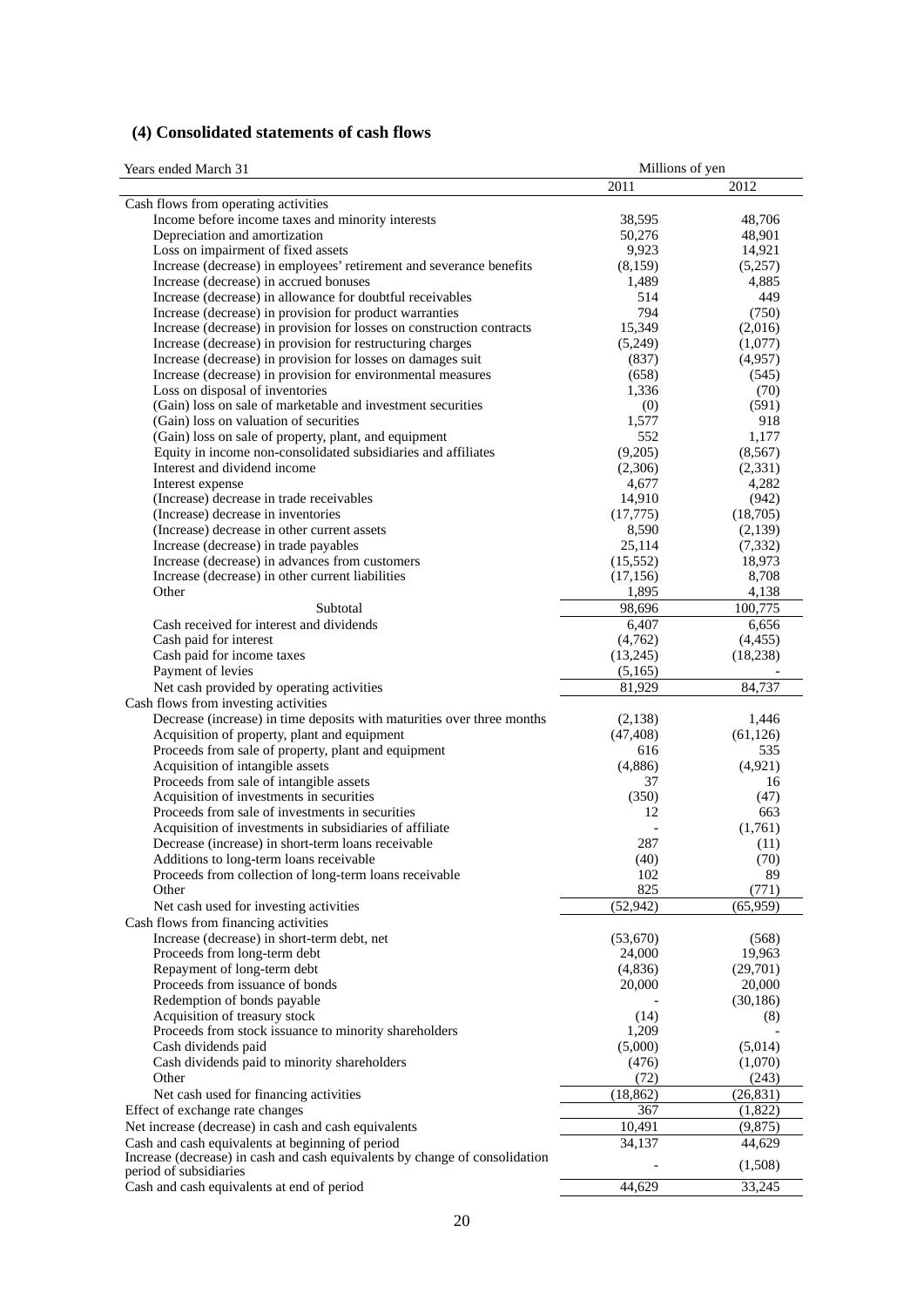## (**5) Notes on the going-concern assumption**

Not applicable

## **(6) Basis of preparation of financial statements**

Other than information disclosed under the heading "(7) Changes in basis of preparation of financial statements" below, no material changes have been made from the information disclosed in the Company's most recent full-year statutory financial report (filed June 28, 2011). An updated disclosure is therefore omitted here.

## **(7) Changes in basis of preparation of financial statements**

- 1. Change in the scope of consolidation
- (1) Change in the scope of consolidation

Four companies were added as consolidated subsidiaries because they were newly established by the Company.

Three companies merged with another consolidated subsidiaries and were dissolved.

- (2) Number of consolidated subsidiaries after change 97 companies
- 2. Change in application of the equity method
- (1) Non-consolidated subsidiaries which are accounted for under the equity method: None
- (2) Associated companies which are accounted for under the equity method
	- (i) Change in associated companies which are accounted for under the equity method None
	- (ii) Number of associated companies accounted for under the equity method after change 14 companies

## **(8) Notes on financial statements**

## *Consolidated balance sheets*

Fiscal year ended March 31, 2012 (As of March 31, 2012)

Information is omitted here as its disclosure in this report is not of material importance.

## *Consolidated Statements of Income*

Fiscal year ended March 31, 2011 (April 1, 2011 – March 31, 2012)

1. Loss on impairment of fixed assets

(1) Outline asset groups in which loss on impairment of fixed assets was recognized

| Purpose                  | Location                     | Type                                                       |
|--------------------------|------------------------------|------------------------------------------------------------|
| Assets held for business | Sakaide-city, Kagawa         | Buildings and structures,<br>Machinery and equipment, etc. |
| Assets held for business | Minato-ku and Koto-ku, Tokyo | Buildings and structures                                   |
| Idle assets              | Kakamigahara-city, Gifu      | Buildings and structures, etc.                             |
| Idle assets              | Akashi-city, Hyogo           | Buildings and structures, etc.                             |
| Idle assets              | Taketa-city, Oita            | Land, etc.                                                 |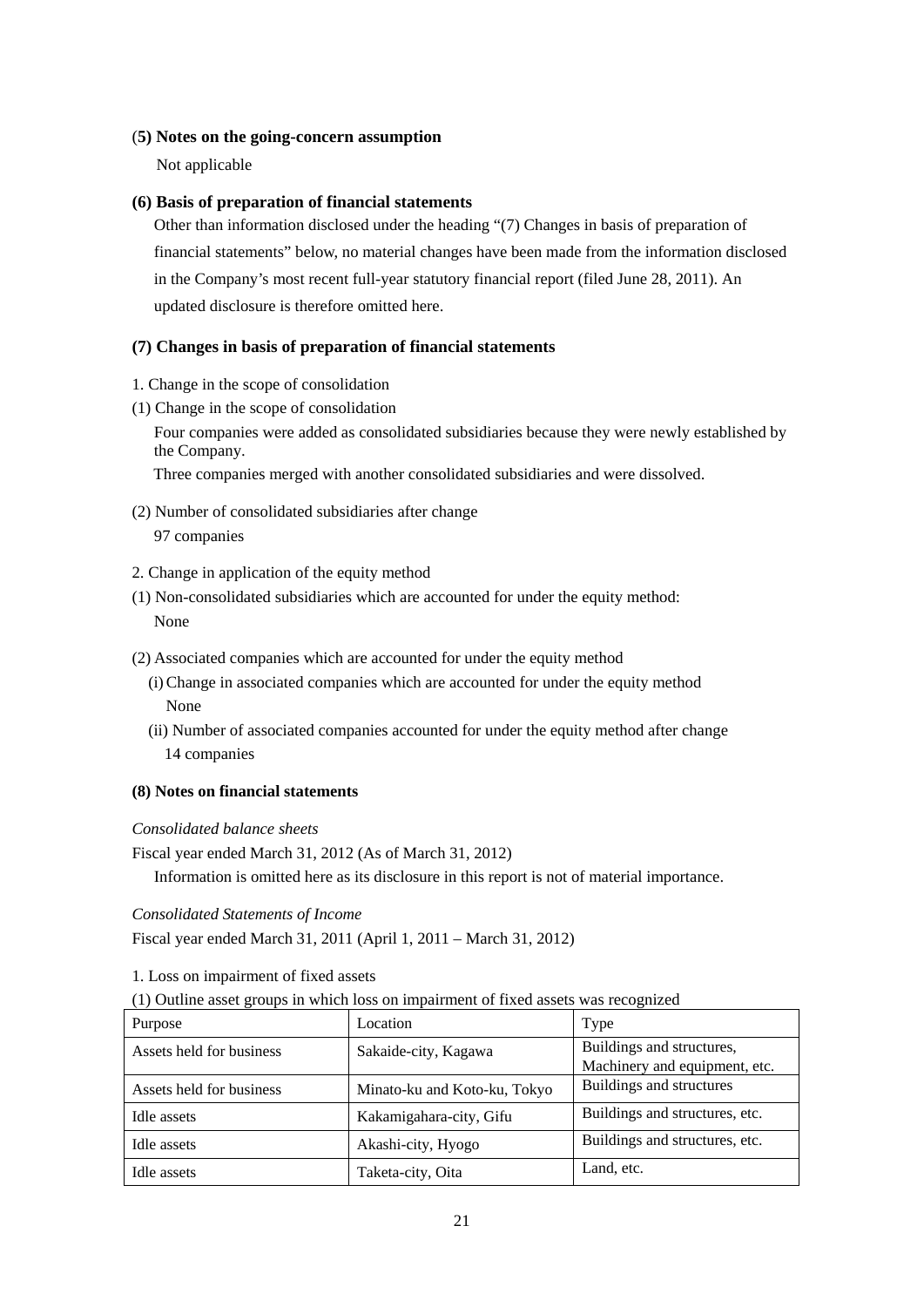(2) Method for asset grouping

Asset grouping is based on line of business, and principle assets held for lease and idle assets are treated as independent asset groups.

(3) Reason for recognition of loss on impairment of fixed assets

The book values of some assets were written down to recoverable amounts due to deteriorating business income, market price declines, or diminished expectation of future use.

(4) Calculation of recoverable amount

Recoverable amounts are measured by net sales price or utility value. Net sales price is principally calculated based on assessment by a real estate appraiser or on fixed assets' tax-assessment values. Utility value is calculated based on expected future cash flows.

(5) Loss on impairment of fixed assets

A write-down of 14,921 million yen was recorded as loss on impairment of fixed assets in extraordinary losses. Amounts by asset type are listed below.

| Buildings and structures      | 7,091 million yen  |
|-------------------------------|--------------------|
| Machinery and equipment, etc. | 4,315 million yen  |
| Land                          | 2,587 million yen  |
| Other                         | 926 million yen    |
|                               | 14,921 million yen |

Other than the notes on consolidated statements of income stated above, information is omitted here as its disclosure in this report is not of material importance.

#### *Information Omitted*

Notes on the consolidated statements of comprehensive income, consolidated statements of changes in shareholders' equity, the consolidated cash flow statements, lease transactions, related-party transactions, tax-effect accounting, financial instruments, securities, derivative transactions, retirement benefits, stock-based compensation, business combination, asset retirement obligations, investment and rental property, and special purpose companies are omitted here, as their disclosure in this report is not of material importance.

#### *Segment information and others*

## 1. Segment information

Fiscal year ended March 31, 2011 (April 1, 2010 – March 31, 2011)

## (1) Overview of reportable segments

The Company's reportable segments are components of the company about which separate financial information is available. These segments are subject to periodic reviews by the Company's board of directors to decide how to allocate resources and assess performance. The Company's operations are divided into internal companies based on product categories. Certain authority is delegated to each of the internal companies, based on which they conduct businesses in Japan and overseas. The Company's operations are therefore segmented based on each internal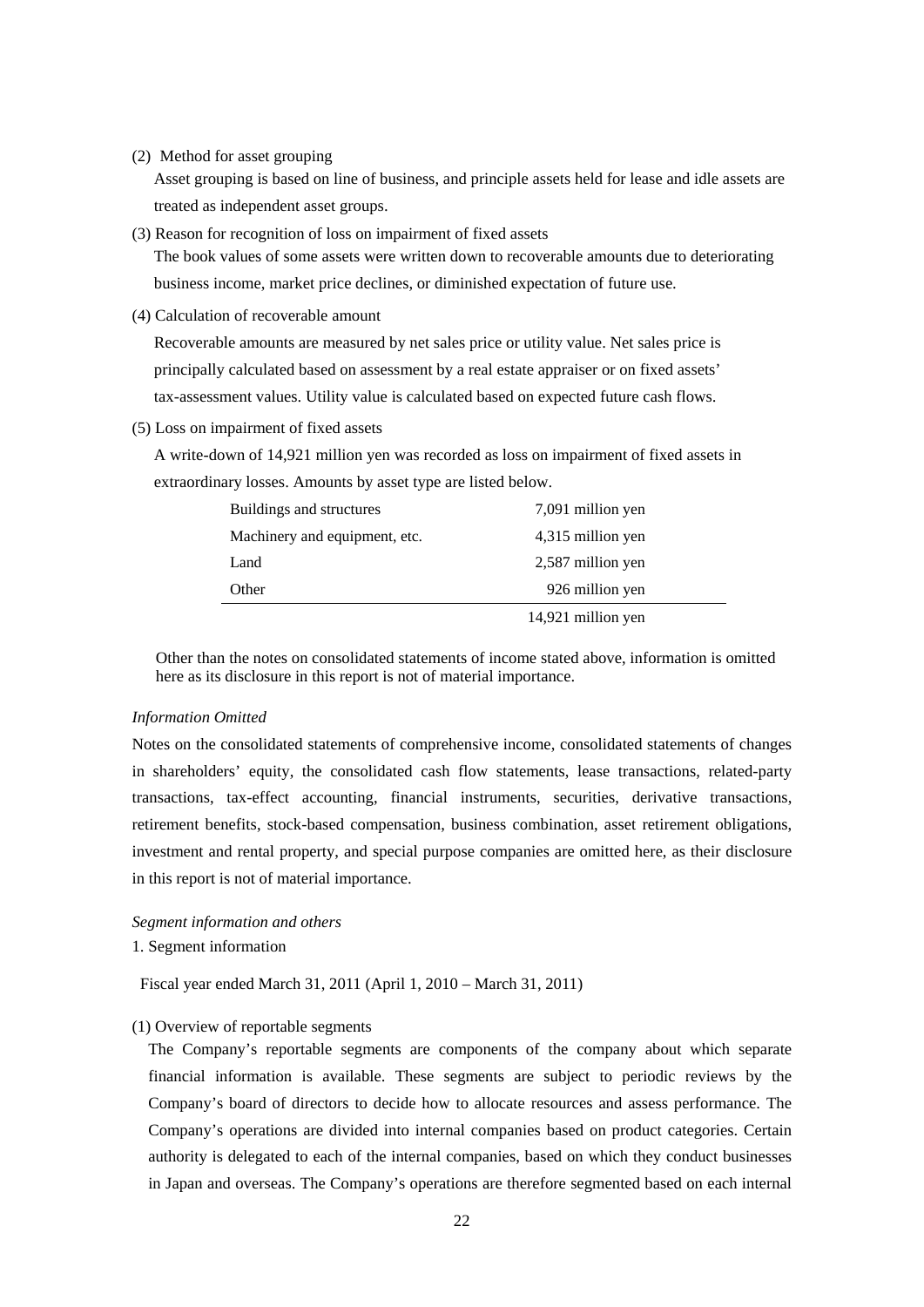company's product categories. The Company's eight reportable segments are the Ship & Offshore Structure segment, the Rolling Stock segment, the Aerospace segment, the Gas Turbine & Machinery segment, the Plant  $\&$  Infrastructure segment, the Motorcycle  $\&$  Engine segment, the Precision Machinery segment, and the Other segment.

In conjunction with its October 2010 organizational restructuring, the Group renamed its Shipbuilding segment the Ship & Offshore Structure segment.

Main segment businesses are listed below.

| Industry segment                    | Major products                                                                |  |  |  |  |  |
|-------------------------------------|-------------------------------------------------------------------------------|--|--|--|--|--|
| Ship & Offshore<br><b>Structure</b> | Construction and sale of ships and other vessels, etc.                        |  |  |  |  |  |
| <b>Rolling Stock</b>                | Production and sale of rolling stock, snow plows, etc.                        |  |  |  |  |  |
| Aerospace                           | Production and sale of aircraft, etc.                                         |  |  |  |  |  |
| Gas Turbines $\&$                   | Production and sale of jet engines, general-purpose gas turbine               |  |  |  |  |  |
| Machinery                           | generators, prime movers, etc.                                                |  |  |  |  |  |
| Plant & Infrastructure              | Production and sale of industrial equipment, boilers, environmental           |  |  |  |  |  |
|                                     | equipment, steel structures, crushers, etc.                                   |  |  |  |  |  |
|                                     | Production and sale of motorcycles, personal watercraft ("JET SKI"),          |  |  |  |  |  |
| Motorcycle & Engine                 | all-terrain vehicles (ATV), utility vehicles, general-purpose gasoline        |  |  |  |  |  |
|                                     | engines, etc.                                                                 |  |  |  |  |  |
| <b>Precision Machinery</b>          | Production and sale of industrial hydraulic products, industrial robots, etc. |  |  |  |  |  |
|                                     | Production and sale of construction machinery, commercial activities,         |  |  |  |  |  |
| Other                               | sales/order agency and intermediary activities, administration of welfare     |  |  |  |  |  |
|                                     | facilities, etc.                                                              |  |  |  |  |  |

- (2) Calculation methods for sales, income (loss), assets, liabilities and other items by reportable segment Accounting methods applied for calculation of sales, income (loss), assets, liabilities, and other items by industry segment largely correspond to information presented under "(6) Basis of preparation of financial statements". Segment income is based on operating income. Intersegment sales or transfers are based on market prices.
- (3) Sales, income (loss), assets, liabilities, and other items by reportable segment

|                                    |                       |                                      |           |                                      |                   |                               |                                             |                                                  | (Millions of yen)                                                  |
|------------------------------------|-----------------------|--------------------------------------|-----------|--------------------------------------|-------------------|-------------------------------|---------------------------------------------|--------------------------------------------------|--------------------------------------------------------------------|
|                                    |                       | <b>Sales</b>                         |           |                                      |                   | Other items                   |                                             |                                                  |                                                                    |
|                                    | <b>External sales</b> | Intersegment<br>sales or<br>transfer | Total     | Segment<br>income<br>$(\text{loss})$ | Segment<br>assets | Depreciation/<br>amortization | Loss on<br>impairment<br>of fixed<br>assets | Investment in<br>equity-<br>method<br>affiliates | Increase in<br>property, plant<br>and equipment<br>and intangibles |
| Ship & Offshore<br>Structure       | 118,416               | 1,894                                | 120,311   | (1,013)                              | 115,800           | 4,264                         |                                             | 13,125                                           | 3,183                                                              |
| <b>Rolling Stock</b>               | 131,104               | 2,079                                | 133,183   | 8,173                                | 151,212           | 3,634                         |                                             | 123                                              | 2,416                                                              |
| Aerospace                          | 196,876               | 1,810                                | 198,687   | 3,030                                | 288,495           | 9,402                         |                                             |                                                  | 7,121                                                              |
| <b>Gas Turbines</b><br>& Machinery | 202,692               | 20,782                               | 223,475   | 9,545                                | 211,369           | 6,550                         | 67                                          | 61                                               | 5,659                                                              |
| Plant &<br>Infrastructure          | 89,012                | 12,017                               | 101,029   | 8,281                                | 95,115            | 1,554                         | 141                                         | 8,603                                            | 2,033                                                              |
| Motorcycle &<br>Engine             | 234,479               | 1,211                                | 235,690   | (4,961)                              | 216,559           | 15,294                        | 9,520                                       | 946                                              | 11,340                                                             |
| Precision<br>Machinery             | 140,328               | 13,277                               | 153,605   | 22,318                               | 99,612            | 4,872                         |                                             |                                                  | 9,822                                                              |
| Other<br>Operations                | 114,038               | 34,340                               | 148,378   | 2,576                                | 159,616           | 2,474                         | 193                                         | 2,305                                            | 8,013                                                              |
| Total                              | 1,226,949             | 87,412                               | 1,314,362 | 47,950                               | 1,337,780         | 48,047                        | 9,923                                       | 25,166                                           | 49,591                                                             |
| Adjustments                        |                       | (87, 412)                            | (87, 412) | (5,322)                              | 16,497            | 2,228                         |                                             |                                                  | 5,743                                                              |
| Consolidated<br>total              | 1,226,949             | $\overline{\phantom{a}}$             | 1,226,949 | 42,628                               | 1,354,278         | 50,276                        | 9,923                                       | 25,166                                           | 55,334                                                             |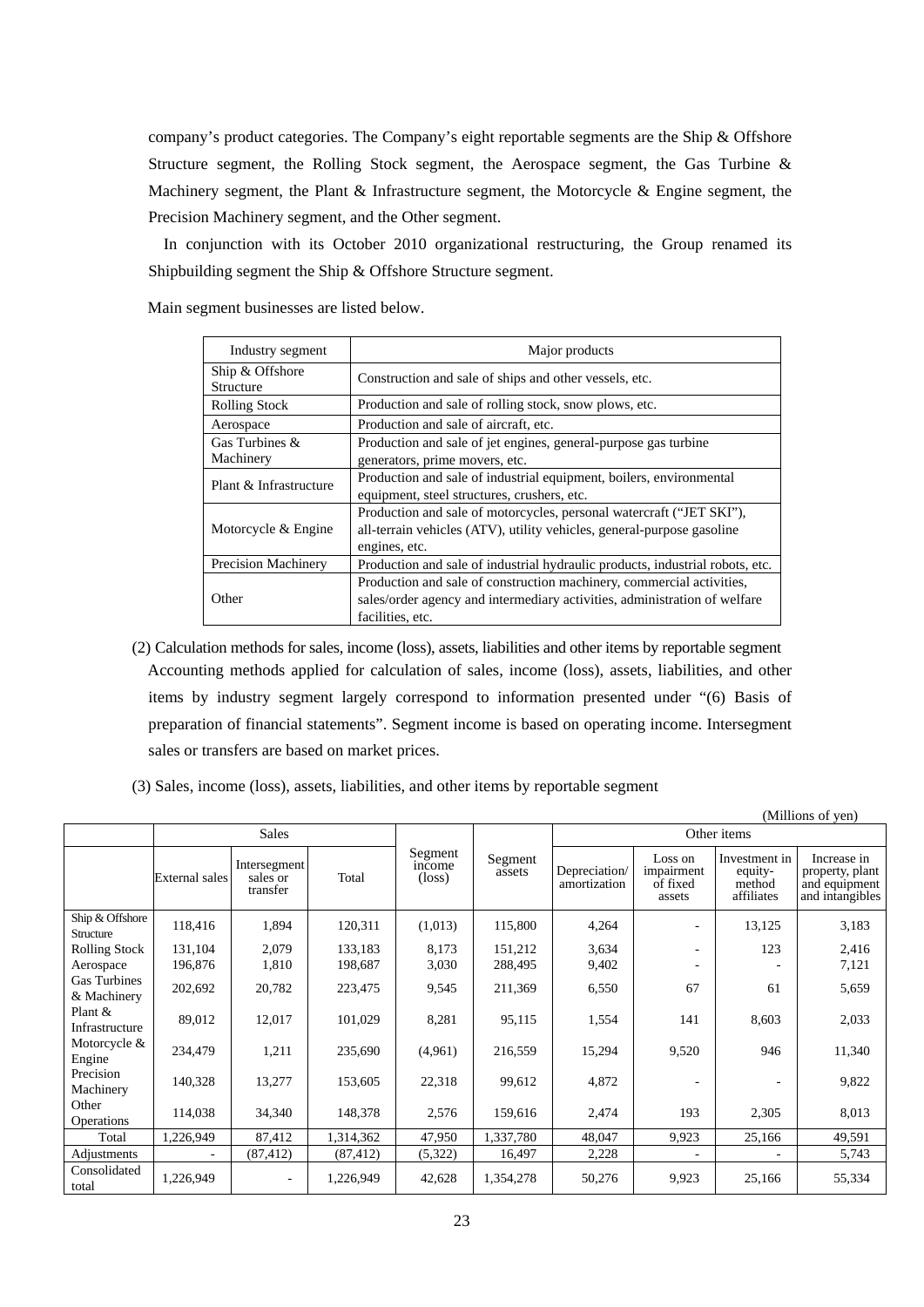(4) Reconciliation and main components of difference between total for reportable segments and amounts on the consolidated financial statements

|                                        | (Millions of yen) |
|----------------------------------------|-------------------|
|                                        | <b>Sales</b>      |
| Total for reportable segments          | 1,314,362         |
| Intersegment transactions              | (87, 412)         |
| Net sales reported on the consolidated | 1,226,949         |
| financial statements                   |                   |

|                                                                 | (Millions of yen) |
|-----------------------------------------------------------------|-------------------|
|                                                                 | Income            |
| Total for reportable segments                                   | 47,950            |
| Intersegment transactions                                       | (3)               |
| Corporate expenses*                                             | (5,318)           |
| Operating income (loss) on consolidated<br>financial statements | 42,628            |

\*Note: Corporate expenses mainly comprise general and administrative expenses not attributed to reportable segments.

|                                                      | (Millions of yen) |
|------------------------------------------------------|-------------------|
|                                                      | Assets            |
| Total for reportable segments                        | 1,337,780         |
| Corporate assets shared by all segments*             | 141,028           |
| Intersegment transactions etc.                       | (124, 531)        |
| Total assets on consolidated financial<br>statements | 1,354,278         |

\*Note: Corporate assets shared by all segments mainly comprise fixed assets not attributed to reportable segments.

|                                                                 |                                  |              | (Millions of yen)                                               |
|-----------------------------------------------------------------|----------------------------------|--------------|-----------------------------------------------------------------|
| Other items                                                     | Total for reportable<br>segments | Adjustments* | Amounts reported on the<br>consolidated financial<br>statements |
| Depreciation/amortization                                       | 48,047                           | 2.228        | 50,276                                                          |
| Increase in property, plant<br>and equipment and<br>intangibles | 49,591                           | 5,743        | 55,334                                                          |

\*Note: Adjustments are mainly due to fixed assets not attributed to reportable segments

Fiscal year ended March 31, 2012 (April 1, 2011 – March 31, 2012)

### (1) Overview of reportable segments

The Company's reportable segments are components of the company about which separate financial information is available. These segments are subject to periodic reviews by the Company's board of directors to decide how to allocate resources and assess performance. The Company's operations are divided into internal companies based on product categories. Certain authority is delegated to each of the internal companies, based on which they conduct businesses in Japan and overseas. The Company's operations are therefore segmented based on each internal company's product categories. The Company's eight reportable segments are the Ship & Offshore Structure segment, the Rolling Stock segment, the Aerospace segment, the Gas Turbine & Machinery segment, the Plant  $\&$  Infrastructure segment, the Motorcycle  $\&$  Engine segment, the Precision Machinery segment, and the Other segment.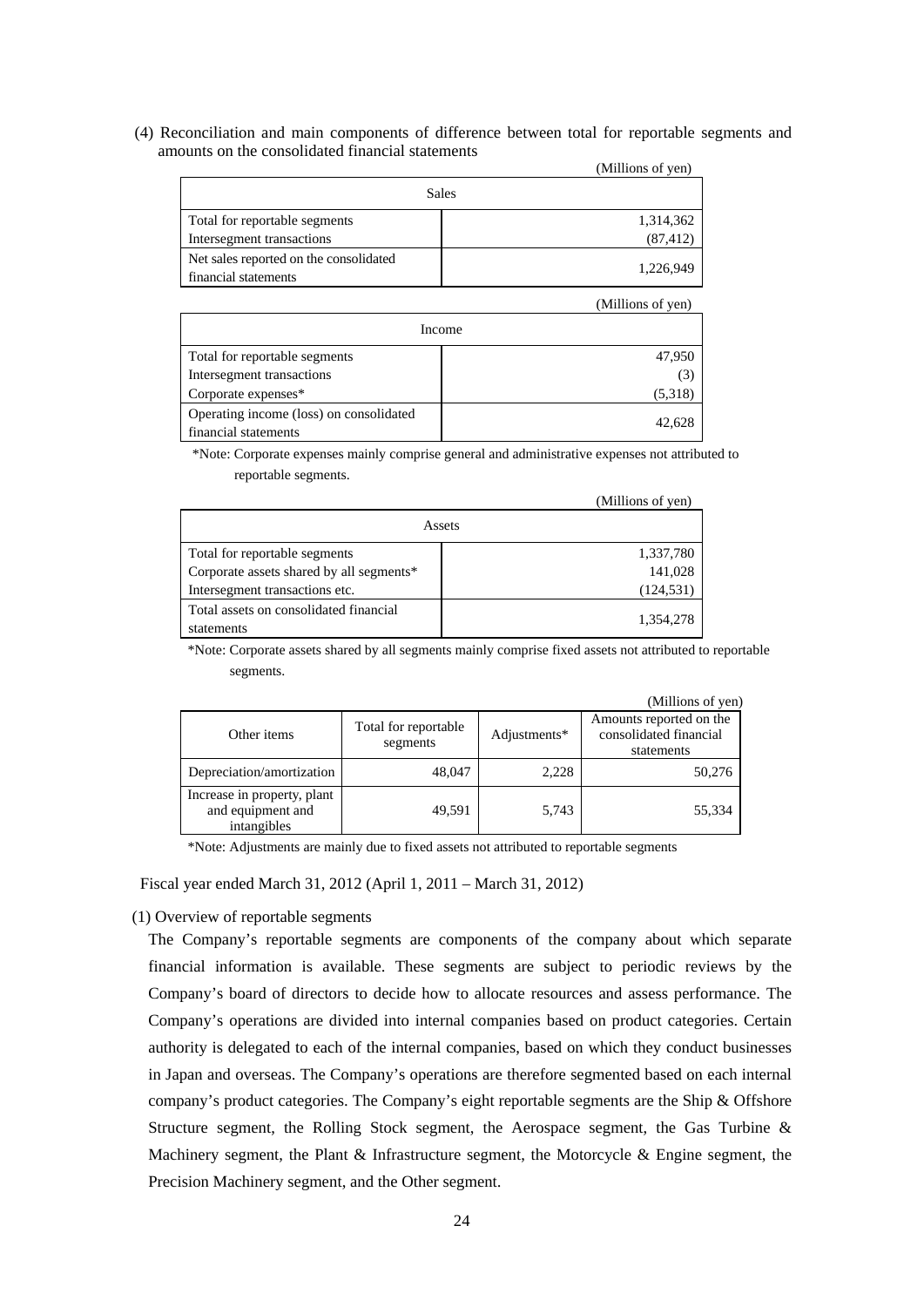Main segment businesses are listed below.

| Industry segment             | Major products                                                                                                                                                         |
|------------------------------|------------------------------------------------------------------------------------------------------------------------------------------------------------------------|
| Ship & Offshore<br>Structure | Construction and sale of ships and other vessels, etc.                                                                                                                 |
| <b>Rolling Stock</b>         | Production and sale of rolling stock, snow plows, etc.                                                                                                                 |
| Aerospace                    | Production and sale of aircraft, etc.                                                                                                                                  |
| Gas Turbines &<br>Machinery  | Production and sale of jet engines, industrial gas turbines, prime movers,<br>etc.                                                                                     |
| Plant & Infrastructure       | Production and sale of industrial equipment, boilers, environmental<br>equipment, steel structures, crushers, etc.                                                     |
| Motorcycle & Engine          | Production and sale of motorcycles, all-terrain vehicles (ATV), utility<br>vehicles, personal watercraft ("JET SKI"), general-purpose gasoline<br>engines, etc.        |
| Precision Machinery          | Production and sale of industrial hydraulic products, industrial robots, etc.                                                                                          |
| Other                        | Production and sale of construction machinery, commercial activities,<br>sales/order agency and intermediary activities, administration of welfare<br>facilities, etc. |

(2) Calculation methods for sales, income (loss), assets, liabilities and other items by reportable segment Accounting methods applied for calculation of sales, income (loss), assets, liabilities, and other items by industry segment largely correspond to information presented under "(6) Basis of preparation of financial statements". Segment income is based on operating income. Intersegment sales or transfers are based on market prices.

|  |  | (3) Sales, income (loss), assets, liabilities, and other items by reportable segment |  |
|--|--|--------------------------------------------------------------------------------------|--|
|  |  |                                                                                      |  |

|                                    |                |                                      |           |                                      |                   |                               |                                             |                                                  | (Millions of yen)                                                  |
|------------------------------------|----------------|--------------------------------------|-----------|--------------------------------------|-------------------|-------------------------------|---------------------------------------------|--------------------------------------------------|--------------------------------------------------------------------|
|                                    | <b>Sales</b>   |                                      |           |                                      |                   | Other items                   |                                             |                                                  |                                                                    |
|                                    | External sales | Intersegment<br>sales or<br>transfer | Total     | Segment<br>income<br>$(\text{loss})$ | Segment<br>assets | Depreciation/<br>amortization | Loss on<br>impairment<br>of fixed<br>assets | Investment in<br>equity-<br>method<br>affiliates | Increase in<br>property, plant<br>and equipment<br>and intangibles |
| Ship & Offshore<br>Structure       | 113,532        | 1,636                                | 115,168   | 3,964                                | 102,102           | 3,819                         | 13,554                                      | 15,278                                           | 2,297                                                              |
| <b>Rolling Stock</b>               | 132,684        | 2,104                                | 134,789   | 5,154                                | 157,487           | 3,693                         |                                             | 92                                               | 2,266                                                              |
| Aerospace                          | 206,580        | 1,845                                | 208,426   | 7,815                                | 295,668           | 9,633                         | 33                                          |                                                  | 10,208                                                             |
| <b>Gas Turbines</b><br>& Machinery | 194,655        | 20,438                               | 215,093   | 7,775                                | 223,649           | 6,680                         | ۰                                           | 576                                              | 7,310                                                              |
| Plant &<br>Infrastructure          | 122,800        | 13,150                               | 135,950   | 14,118                               | 109,395           | 1,703                         | 64                                          | 10,171                                           | 3,277                                                              |
| Motorcycle &<br>Engine             | 235,243        | 1,033                                | 236,276   | (2,959)                              | 222,515           | 11,151                        |                                             | 967                                              | 11,770                                                             |
| Precision<br>Machinery             | 175,077        | 14,245                               | 189,322   | 26,622                               | 110,578           | 6,647                         | ۰                                           |                                                  | 16,221                                                             |
| Other<br><b>Operations</b>         | 123,205        | 35,280                               | 158,485   | 3,836                                | 183,392           | 2,536                         | 1,268                                       | 2,409                                            | 3,381                                                              |
| Total                              | 1,303,778      | 89,734                               | 1,393,513 | 66,327                               | 1,404,790         | 45,865                        | 14,921                                      | 29,496                                           | 56,733                                                             |
| Adjustments                        |                | (89, 734)                            | (89, 734) | (8, 843)                             | (42,650)          | 3,035                         |                                             |                                                  | 7,185                                                              |
| Consolidated<br>total              | 1,303,778      | $\overline{\phantom{a}}$             | 1,303,778 | 57,484                               | 1,362,139         | 48,901                        | 14,921                                      | 29,496                                           | 63,919                                                             |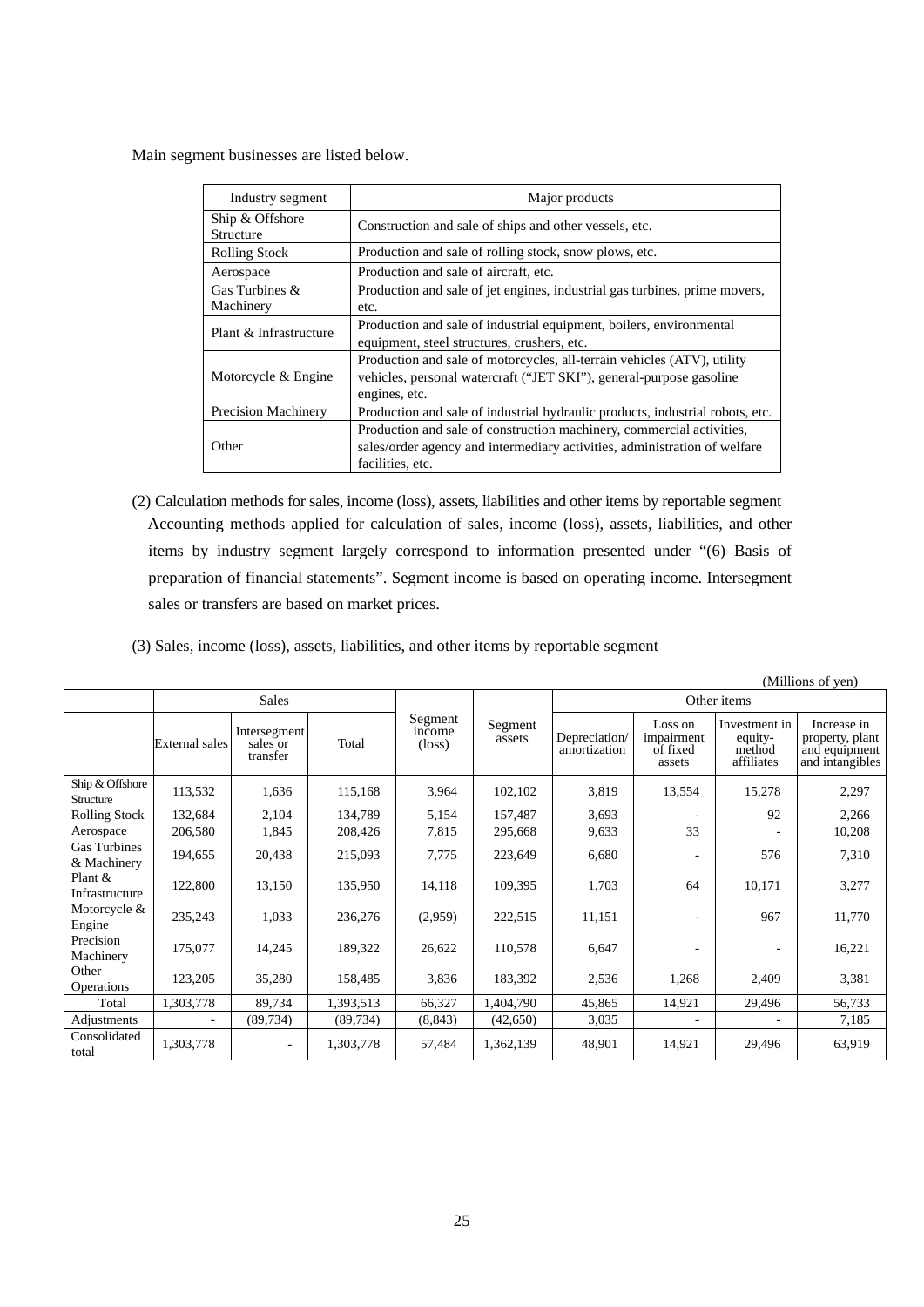(4) Reconciliation and main components of difference between total for reportable segments and amounts on the consolidated financial statements

|                                        | (Millions of yen) |
|----------------------------------------|-------------------|
|                                        | <b>Sales</b>      |
| Total for reportable segments          | 1,393,513         |
| Intersegment transactions              | (89, 734)         |
| Net sales reported on the consolidated |                   |
| financial statements                   | 1,303,778         |

|                                                                 | (Millions of yen) |
|-----------------------------------------------------------------|-------------------|
|                                                                 | Income            |
| Total for reportable segments                                   | 66,327            |
| Intersegment transactions                                       | (131)             |
| Corporate expenses*                                             | (8,711)           |
| Operating income (loss) on consolidated<br>financial statements | 57,484            |

\*Note: Corporate expenses mainly comprise general and administrative expenses not attributed to reportable segments.

|                                                      | (Millions of yen) |
|------------------------------------------------------|-------------------|
|                                                      | Assets            |
| Total for reportable segments                        | 1,404,790         |
| Corporate assets shared by all segments*             | 112,985           |
| Intersegment transactions etc.                       | (155, 636)        |
| Total assets on consolidated financial<br>statements | 1,362,139         |

\*Note: Corporate assets shared by all segments mainly comprise fixed assets not attributed to reportable segments.

|                                                                 |                                  |              | (Millions of yen)                                               |
|-----------------------------------------------------------------|----------------------------------|--------------|-----------------------------------------------------------------|
| Other items                                                     | Total for reportable<br>segments | Adjustments* | Amounts reported on<br>the consolidated<br>financial statements |
| Depreciation/amortization                                       | 45,865                           | 3,035        | 48,901                                                          |
| Increase in property, plant<br>and equipment and<br>intangibles | 56,733                           | 7,185        | 63.919                                                          |

\*Note: Adjustments are mainly due to fixed assets not attributed to reportable segments

## 2. Related information

Fiscal year ended March 31, 2011 (April 1, 2010 – March 31, 2011)

(1) Information by product and service

Information by product and service is omitted here as segmentation is equivalent to that used for reportable segments.

- (2) Information by geographic area
- (a) Net sales

| (Millions of yen) |  |  |
|-------------------|--|--|
|-------------------|--|--|

| Japan                              | $T$ $\sim$<br>'ISA      | $\overline{\phantom{a}}$<br>Europe | Asıa    | areas<br>Jther | Total          |
|------------------------------------|-------------------------|------------------------------------|---------|----------------|----------------|
| 10 <sup>2</sup><br>558.<br>. I 4 U | $-$<br>זר<br>200. J I 2 | 162<br>n-                          | 224,685 | <i>20.402</i>  | 226.949<br>$-$ |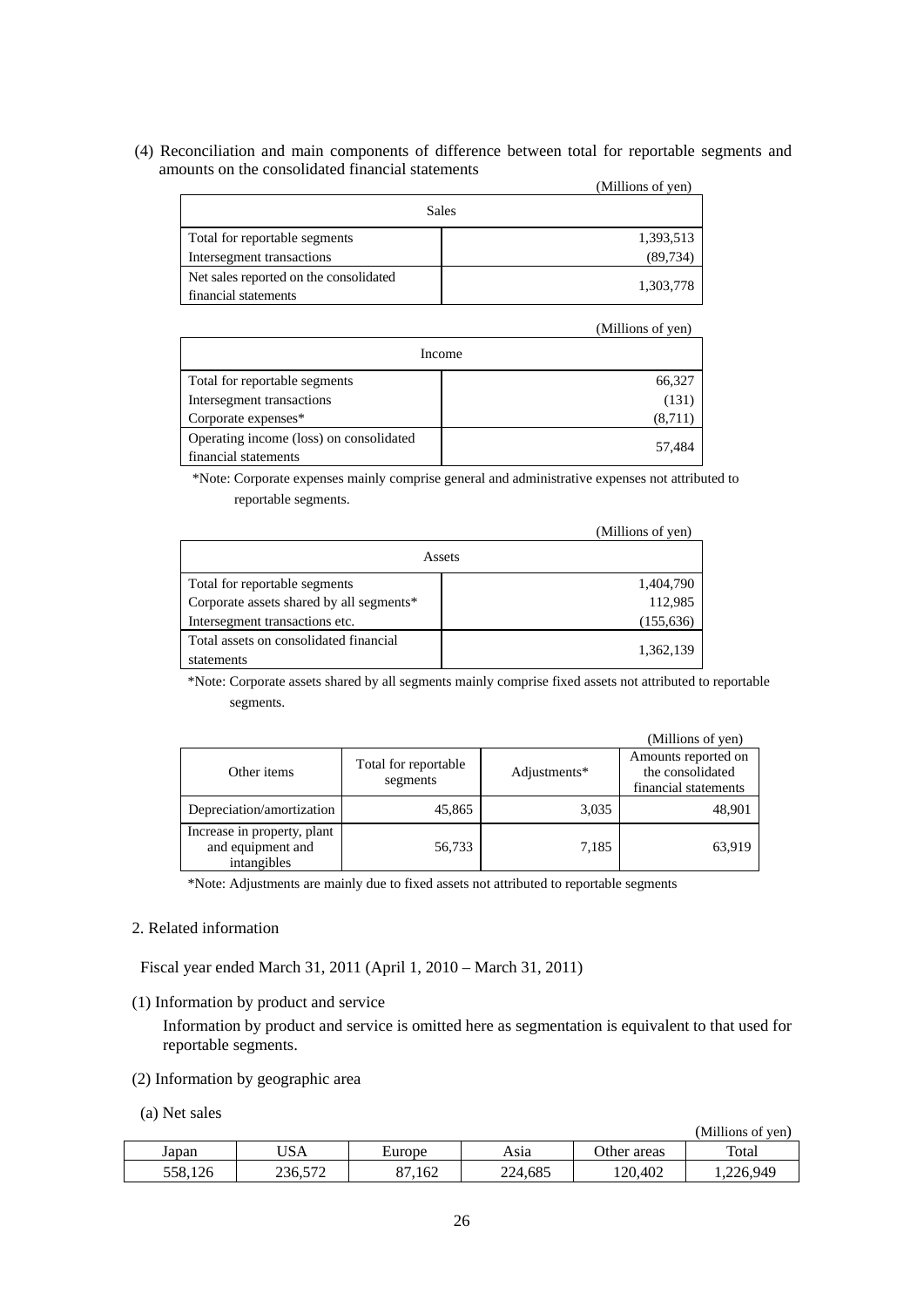(b) Property, plant and equipment

|         | $\mathcal{L} \cdot \mathcal{L}$ , the state of the state of the state $\mathcal{L} \cdot \mathcal{L}$ |        |        |             | (Millions of yen) |
|---------|-------------------------------------------------------------------------------------------------------|--------|--------|-------------|-------------------|
| Japan   | North America                                                                                         | Europe | Asıa   | Other areas | Total             |
| 241,132 | 20,611                                                                                                | 2,304  | 10,945 | 785         | 275.780           |

(3) Information by major clients

|                     |           | (Millions of yen)                                                    |
|---------------------|-----------|----------------------------------------------------------------------|
| Clients             | Net sales | Related segments                                                     |
| Ministry of Defense | 182,633   | Ship & Offshore Structure, Aerospace, Gas Turbines $\&$<br>Machinery |

Fiscal year ended March 31, 2012 (April 1, 2011 – March 31, 2012)

(1) Information by product and service

Information by product and service is omitted here as segmentation is equivalent to that used for reportable segments.

- (2) Information by geographic area
- (a) Net sales

|         |                |                  |         |             | (Millions of yen) |
|---------|----------------|------------------|---------|-------------|-------------------|
| Japan   | USA            | Europe           | Asıa    | Other areas | Total             |
| 567,044 | 237.941<br>231 | 12227<br>12J.J.I | 239,627 | 135,847     | 1,303,778         |

(b) Property, plant and equipment

|         |                  |        |        |             | UNILIIONS OI Ven) |
|---------|------------------|--------|--------|-------------|-------------------|
| Japan   | North<br>America | Europe | Asıa   | Other areas | Total             |
| 238,733 | 9,450            | 2.104  | 13.610 | 852         | 274.750           |

 $(x, t)$ 

(3) Information by major clients

|                     |           | (Millions of yen)                                                    |
|---------------------|-----------|----------------------------------------------------------------------|
| Clients             | Net sales | Related segments                                                     |
| Ministry of Defense | 179,786   | Ship & Offshore Structure, Aerospace, Gas Turbines $\&$<br>Machinery |

3. Impairment loss on fixed assets by reportable segment

Fiscal year ended March 31, 2011 (April 1, 2010 – March 31, 2011) Information is omitted here as it is equivalent to that stated in "1. Segment information".

Fiscal year ended March 31, 2012 (April 1, 2011 – March 31, 2012) Information is omitted here as it is equivalent to that stated in "1. Segment information".

- 4. Amortization amount for and unamortized balance of goodwill
- Fiscal year ended March 31, 2011 (April 1, 2010 March 31, 2011) Information is omitted here as it is not of material importance.
- Fiscal year ended March 31, 2012 (April 1, 2011 March 31, 2012) Information is omitted here as it is not of material importance.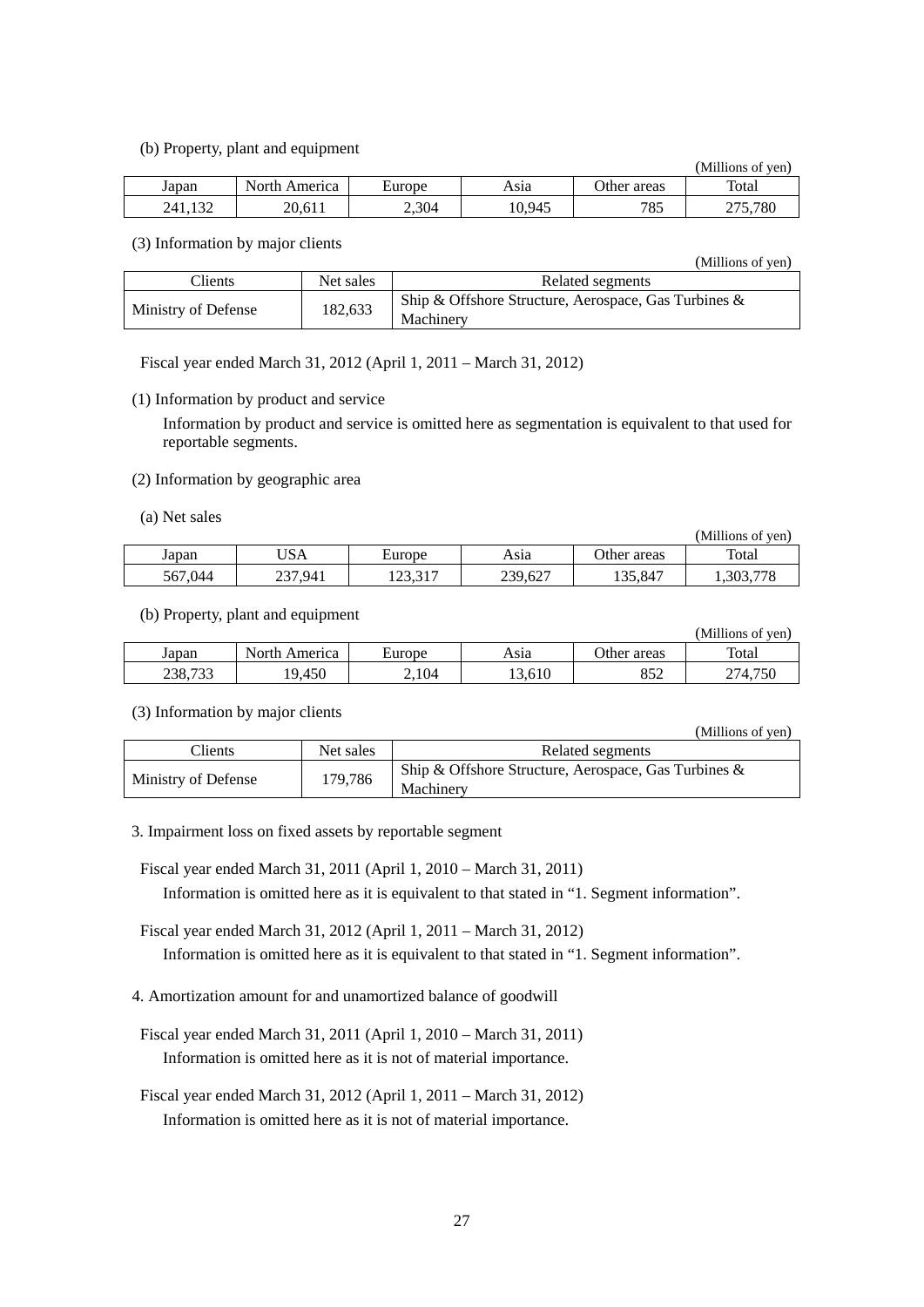- 5. Gain on negative goodwill by reportable segment
- Fiscal year ended March 31, 2011 (April 1, 2010 March 31, 2011) Information is omitted here as it is not of material importance.
- Fiscal year ended March 31, 2012 (April 1, 2011 March 31, 2012) Information is omitted here as it is not of material importance.

## *Per share data*

Years ended March 31 (Yen)

| 1 0ai 9 0an 0a 191ai 0a 97   |        | $\sim$ $\sim$ $\sim$ $\sim$ $\sim$ |        |  |
|------------------------------|--------|------------------------------------|--------|--|
| 2011                         |        | 2012                               |        |  |
| Net assets per share         | 173.03 | Net assets per share               | 183.06 |  |
| Earnings per share - basic   | 15.55  | Earnings per share - basic         | 13.95  |  |
| Earnings per share - diluted | 15.32  | Earnings per share - diluted       | 13.85  |  |

Notes:

1. Net assets per share were calculated based on the following:

| March <sub>31</sub>                                                                   |           | (Millions of yen) |
|---------------------------------------------------------------------------------------|-----------|-------------------|
|                                                                                       | 2011      | 2012              |
| Total net assets                                                                      | 297,433   | 315,922           |
| Amounts excluded from total net assets                                                | 8,376     | 9,868             |
| Of which: minority interest                                                           | (8,376)   | (9,868)           |
| Net assets attributable to the common shares                                          | 289,056   | 306,054           |
| Number of common shares used to compute net assets per share<br>(Thousands of shares) | 1,670,546 | 1,671,815         |

2. Net income/loss per share and net income per share (diluted) were calculated based on the following: Years ended March 31 (Millions of yen)

|                                                                   | 2011      | 2012      |
|-------------------------------------------------------------------|-----------|-----------|
| Earnings per share - basic                                        |           |           |
| Net income                                                        | 25,965    | 23,323    |
| Earnings not attributable to common shareholders                  |           |           |
| Net income allocated to the common shares                         | 25,965    | 23,323    |
| Average number of common shares outstanding (thousands of shares) | 1,669,359 | 1,671,465 |
| Earnings per share (diluted)                                      |           |           |
| Net income adjustment                                             | 44        | 22.       |
| Of which: interest expense etc. (after-tax equivalent)            | (44)      | (22)      |
| Increase in common shares<br>(Thousands of shares)                | 28,052    | 13,022    |
| Of which: exercise of convertible bonds<br>(Thousands of shares)  | (11,769)  | (5,852)   |
| Of which: Zero-coupon convertible bond (Thousands of shares)      | (16, 283) | (7,170)   |
| Summary of non-diluting residual securities not included in the   |           |           |
| computation of diluted earnings per share                         |           |           |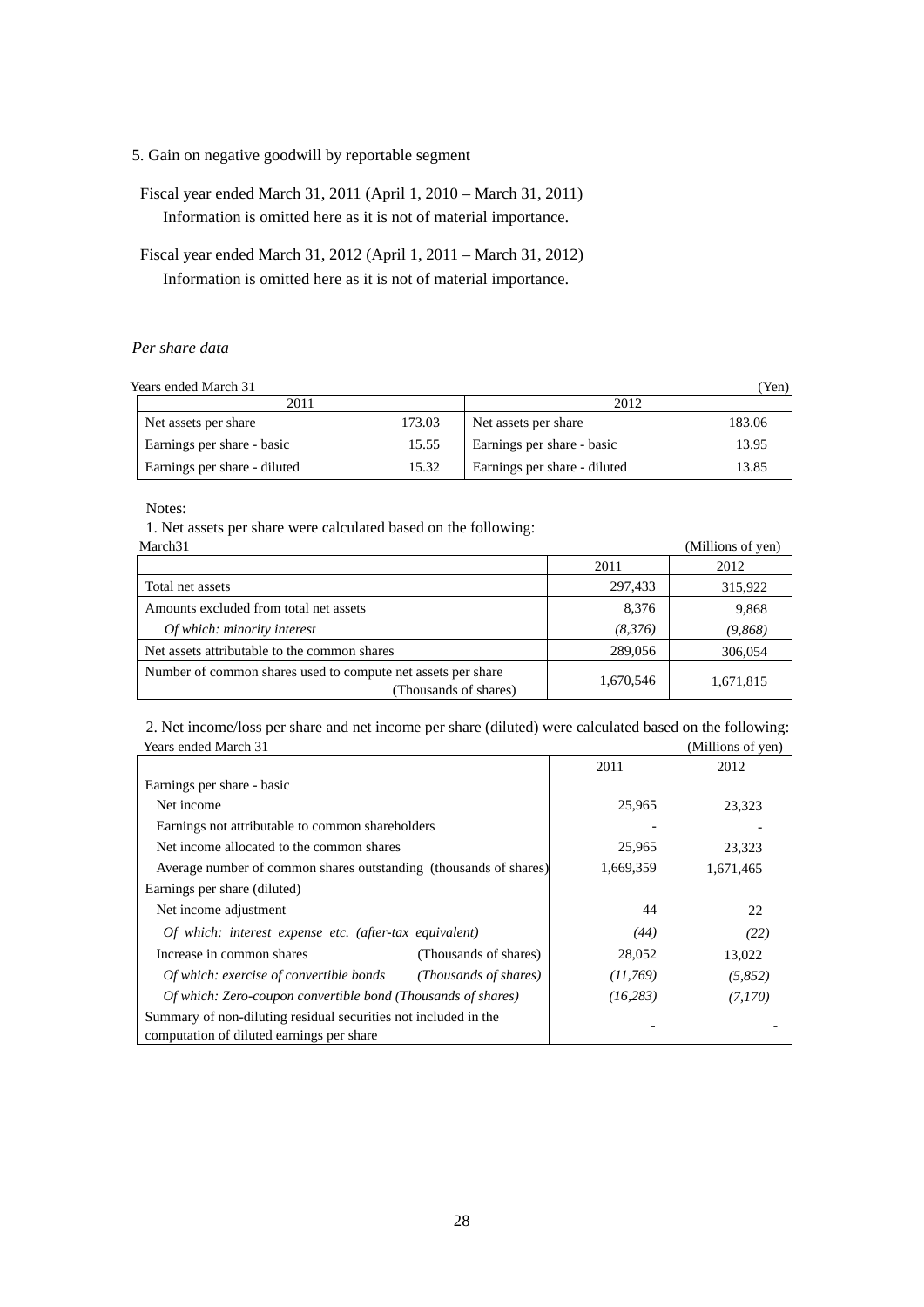#### *Material subsequent events*

Fiscal year ended March 31, 2012 (April 1, 2012 – March 31, 2013)

Investment in Chinese shipbuilding company

The Company resolved to acquire a stake in Dalian COSCO Shipbuilding Industry Co., Ltd. (DACOS), a shipbuilding company based in Dalian, China, and completed payment for this acquisition on April 12, 2012.

## 1. Purpose

DACOS is a joint venture company established in the Lushun Economic Development Zone in Dalian. It was co-founded in 2007 by COSCO Shipbuilding Industry Company (COSIC)—a wholly owned subsidiary of the COSCO Group, which is one of the largest shipping companies in the world—and Nantong COSCO KHI Ship Engineering Co., Ltd. (NACKS), a 50-50 joint venture operated by the Company and COSIC. DACOS is 70% owned by COSIC and 30% by NACKS. DACOS owns a 1.8 million  $m^2$  shipyard complete with two building docks, and the ships built by DACOS have earned high marks from ship owners both in terms of timely delivery and quality.

Through this transaction, the Company acquired a 34% stake in DACOS from COSIC, which has been searching for a new partner with more advanced shipbuilding technology to make DACOS more competitive and further expand its operations. After the share transfer, DACOS is 36% owned by COSIC, 34% by the Company and 30% by NACKS.

By becoming a direct investor in DACOS, the Company will aim to build a stronger cooperative relationship based on the successes of NACKS, its first joint venture with COSIC. The Company will also work toward enhancing DACOS' capacity to develop, design and build ships, while improving its production and management system, to lay a firm foundation for DACOS' long-term growth.

#### 2. Overview of Dalian COSCO Shipbuilding Industry Co., Ltd. (DACOS)

| (1) Location:           | No. 1 Shunda Street, Lushun Economic Development Zone, Dalian,       |  |  |  |  |
|-------------------------|----------------------------------------------------------------------|--|--|--|--|
|                         | Liaoning, China                                                      |  |  |  |  |
| (2) Representative:     | Xu Kai (Chairman and COSIC General Manager)                          |  |  |  |  |
| (3) Foundation date:    | July 18, 2007                                                        |  |  |  |  |
| $(4)$ Operation:        | Design, manufacture, sales and maintenance of ships                  |  |  |  |  |
| $(5)$ Capital:          | 2,620 million yuan                                                   |  |  |  |  |
| (6) Investment amount:  | 1,165 million yuan                                                   |  |  |  |  |
| (7) Ownership after the | COSCO Shipbuilding Industry Company (COSIC) 36%                      |  |  |  |  |
| investment:             | Kawasaki Heavy Industries, Ltd. 34%                                  |  |  |  |  |
|                         | Nantong COSCO KHI Ship Engineering Co., Ltd. (NACKS) 30%             |  |  |  |  |
|                         | *NACKS is a 50-50 joint venture co-founded by COSIC and the Company. |  |  |  |  |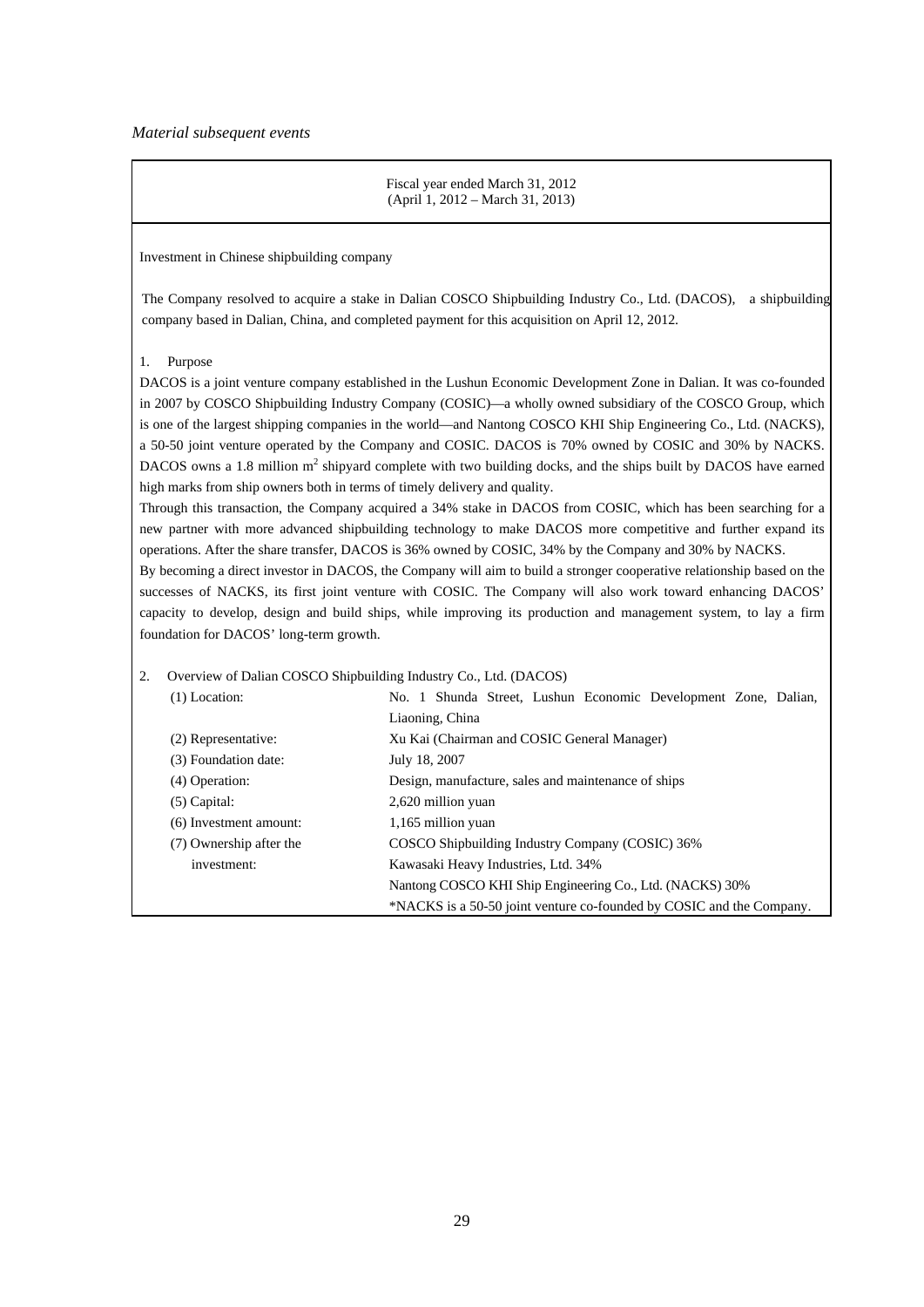## **5. Others**

## **(1) Corporate officer changes**

Refer to the Company's press release on January 31, 2012, titled "Directors and Executive Officers to Change."

# **(2) Consolidated orders and sales**

# **Orders received**

| Years ended March 31      |           |            |            |            | (Millions of yen) |        |
|---------------------------|-----------|------------|------------|------------|-------------------|--------|
|                           | 2011(A)   |            | 2012 $(B)$ |            | Change $(B-A)$    |        |
|                           |           | % of total |            | % of total |                   | $\%$   |
| Ship & Offshore Structure | 78,953    | 6.2        | 39,909     | 3.0        | (39,043)          | (49.4) |
| <b>Rolling Stock</b>      | 187,122   | 14.7       | 66,099     | 5.0        | (121, 023)        | (64.6) |
| Aerospace                 | 206,730   | 16.2       | 327,233    | 24.9       | 120.502           | 58.2   |
| Gas Turbine & Machinery   | 187,582   | 14.7       | 227,281    | 17.3       | 39.699            | 21.1   |
| Plant & Infrastructure    | 119,987   | 9.4        | 119,284    | 9.0        | (702)             | (0.5)  |
| Motorcycle & Engine       | 234,479   | 18.4       | 235,243    | 17.9       | 764               | 0.3    |
| Precision Machinery       | 148,955   | 11.7       | 174,587    | 13.3       | 25,632            | 17.2   |
| Other                     | 106.841   | 8.4        | 122,239    | 9.3        | 15,397            | 14.4   |
| Total                     | 1,270,652 | 100.0      | 1.311.878  | 100.0      | 41,225            | 3.2    |

Note: The Motorcycle & Engine segment's orders received are equal to its net sales as production is based mainly on estimated demand.

#### **Net sales**

| Years ended March 31      |           |            |            |            | (Millions of yen) |       |
|---------------------------|-----------|------------|------------|------------|-------------------|-------|
|                           | 2011(A)   |            | $2012$ (B) |            | Change $(B-A)$    |       |
|                           |           | % of total |            | % of total |                   | $\%$  |
| Ship & Offshore Structure | 118,416   | 9.6        | 113,532    | 8.7        | (4,883)           | (4.1) |
| <b>Rolling Stock</b>      | 131.104   | 10.6       | 132.684    | 10.1       | 1.579             | 1.2   |
| Aerospace                 | 196,876   | 16.0       | 206,580    | 15.8       | 9.703             | 4.9   |
| Gas Turbine & Machinery   | 202,692   | 16.5       | 194,655    | 14.9       | (8,037)           | (3.9) |
| Plant & Infrastructure    | 89.012    | 7.2        | 122,800    | 9.4        | 33.788            | 37.9  |
| Motorcycle & Engine       | 234,479   | 19.1       | 235,243    | 18.0       | 764               | 0.3   |
| Precision Machinery       | 140,328   | 11.4       | 175,077    | 13.4       | 34.748            | 24.7  |
| Other                     | 114.038   | 9.2        | 123,205    | 9.4        | 9,166             | 8.0   |
| Total                     | 1.226.949 | 100.0      | 1.303.778  | 100.0      | 76,829            | 6.2   |

## **Order backlog**

**Preaded March 31** (Millions of yen)

|                            | (A)<br>2011 |                          | $2012 \text{ (B)}$ |            | $(B-A)$<br>Change |        |
|----------------------------|-------------|--------------------------|--------------------|------------|-------------------|--------|
|                            |             | % of total               |                    | % of total |                   | $\%$   |
| Ship & Offshore Structure  | 177,254     | 11.8                     | 102,870            | 6.8        | (74, 383)         | (41.9) |
| <b>Rolling Stock</b>       | 411,560     | 27.5                     | 345,170            | 23.1       | (66,390)          | (16.1) |
| Aerospace                  | 269,470     | 18.0                     | 386,376            | 25.8       | 116,905           | 43.3   |
| Gas Turbine & Machinery    | 382,269     | 25.5                     | 409,819            | 27.4       | 27,549            | 7.2    |
| Plant & Infrastructure     | 185,414     | 12.3                     | 181,698            | 12.1       | (3,715)           | (2.0)  |
| Motorcycle & Engine        |             | $\overline{\phantom{a}}$ |                    |            |                   |        |
| <b>Precision Machinery</b> | 42,790      | 2.8                      | 42,300             | 2.8        | (489)             | (1.1)  |
| Other                      | 26,589      | 1.7                      | 25,879             | 1.7        | (709)             | (2.6)  |
| Total                      | 1,495,349   | 100.0                    | .494.116           | 100.0      | (1,232)           | (0.0)  |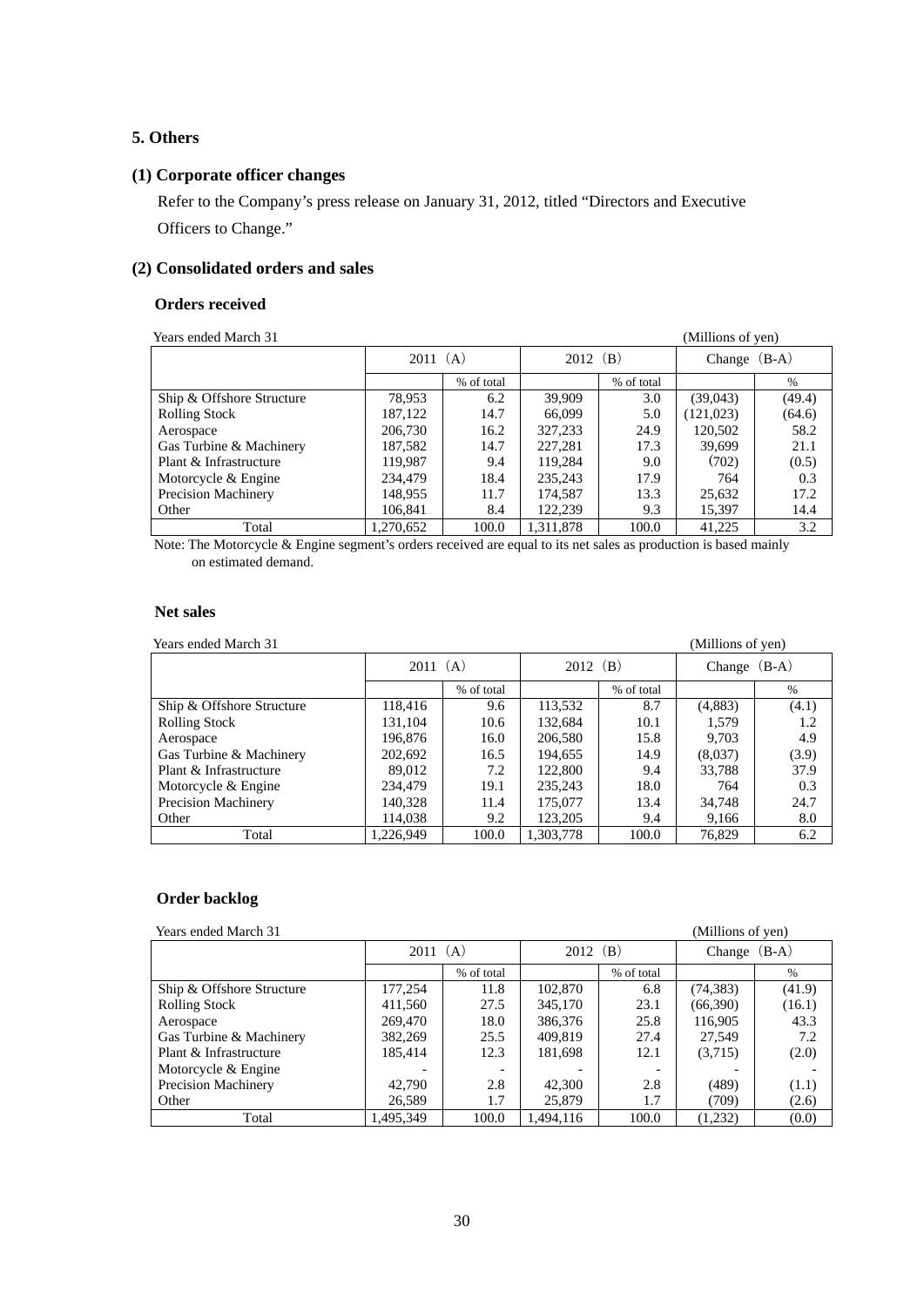## **(3) Supplementary information on earnings forecasts for the fiscal year ending March 31, 2013**

## **1. Consolidated earnings outlook**

|                                                           |                                                               |                                                     | (Billions of yen) |
|-----------------------------------------------------------|---------------------------------------------------------------|-----------------------------------------------------|-------------------|
|                                                           | Outlook for the fiscal year<br>ending March $31, 2013$<br>(A) | Fiscal year ended<br>March 31, 2012 (actual)<br>(B) | Change $(A - B)$  |
| Net sales                                                 | 1,380.0                                                       | 1,303.7                                             | 76.3              |
| Operating income                                          | 52.0                                                          | 57.4                                                | (5.4)             |
| Recurring profit                                          | 56.0                                                          | 63.6                                                | (7.6)             |
| Net income                                                | 34.0                                                          | 23.3                                                | 10.7              |
|                                                           |                                                               |                                                     |                   |
| Orders received                                           | 1,430.0                                                       | 1,311.8                                             | 118.2             |
| Before-tax ROIC (%)                                       | 8.2%                                                          | 7.4%                                                | 0.8%              |
| R&D expenses                                              | 45.0                                                          | 39.9                                                | 5.1               |
| Capital expenditures                                      | 79.0                                                          | 63.9                                                | 15.1              |
| Depreciation/                                             |                                                               |                                                     |                   |
| amortization                                              | 54.0                                                          | 48.8                                                | 5.2               |
| Number of employees<br>at end of period                   | 34,700                                                        | 33,267                                              | 1,433             |
| *Number of employees outside<br>of Japan included therein | $*9,200$                                                      | *8.497                                              | $*703$            |

Notes: 1. Outlook's assumed foreign exchange rates: ¥80 = US\$1, ¥105 = 1 euro

2. Before-tax ROIC = (income before income taxes + interest expense) / invested capital.

3. Capital expenditures represent the total of newly recorded property, plant and equipment and newly recorded intangible assets. Depreciation/amortization represents depreciation/amortization expenses for property, plant and equipment and intangible assets.

## **2. Outlook by reportable segment**

(a) Net sales and operating income (loss)

| (DIIIUII) UI YUII         |                                                               |                            |           |                                                       |                  |                            |
|---------------------------|---------------------------------------------------------------|----------------------------|-----------|-------------------------------------------------------|------------------|----------------------------|
|                           | Outlook for the fiscal year<br>ending March $31, 2013$<br>(A) |                            |           | Fiscal year ended<br>March $31, 2012$ (actual)<br>ΈB) | Change $(A - B)$ |                            |
|                           | Net sales                                                     | Operating<br>Income (loss) | Net sales | Operating<br>Income (loss)                            | Net sales        | Operating<br>Income (loss) |
| Ship & Offshore Structure | 80.0                                                          | (5.0)                      | 113.5     | 3.9                                                   | (33.5)           | (8.9)                      |
| <b>Rolling Stock</b>      | 130.0                                                         | 6.0                        | 132.6     | 5.1                                                   | (2.6)            | 0.9                        |
| Aerospace                 | 250.0                                                         | 9.0                        | 206.5     | 7.8                                                   | 43.5             | 1.2                        |
| Gas Turbine & Machinery   | 210.0                                                         | 8.0                        | 194.6     | 7.7                                                   | 15.4             | 0.3                        |
| Plant & Infrastructure    | 130.0                                                         | 10.0                       | 122.8     | 14.1                                                  | 7.2              | (4.1)                      |
| Motorcycle & Engine       | 260.0                                                         | 5.0                        | 235.2     | (2.9)                                                 | 24.8             | 7.9                        |
| Precision Machinery       | 200.0                                                         | 27.0                       | 175.0     | 26.6                                                  | 25.0             | 0.4                        |
| Other                     | 120.0                                                         | 2.0                        | 123.2     | 3.8                                                   | (3.2)            | (1.8)                      |
| Adjustments               |                                                               | (10.0)                     |           | (8.8)                                                 |                  | (1.2)                      |
| Total                     | 1.380.0                                                       | 52.0                       | 1.303.7   | 57.4                                                  | 76.3             | (5.4)                      |

(Billions of yen)